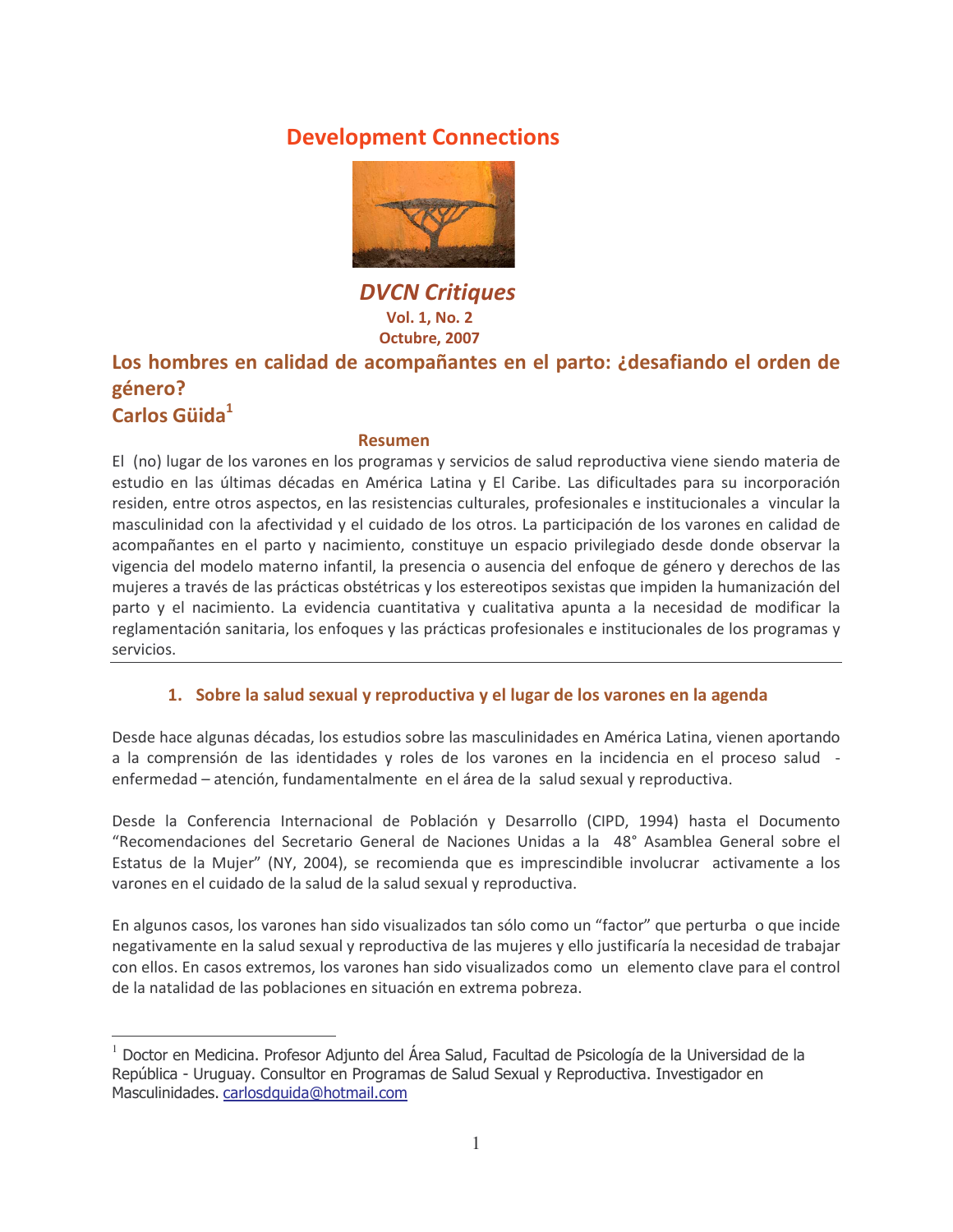El papel de los varones en los programas y servicios de Salud Reproductiva ha motivado algunas consideraciones por parte de distintas agencias de cooperación y de organizaciones de la sociedad civil, masculinidad y paternidad en la década de los 90 (CORIAC, ETHOS, PAPAI) y de redes que abogan por la humanización del parto y el nacimiento.

Las resistencias a la integración de los varones a los programas y a los servicios de salud son complejas, y han sido sistematizados a partir de eventos específicos. (Oaxaca, 1998; Santiago de Chile, 1998; Brasilia, 2003; Ciudad de Panamá, 2005).

Un resumen de las ponencias y trabajos presentados en el "Simposio sobre participación masculina en la salud sexual y reproductiva: nuevos paradigmas" (Oaxaca, 1998), da cuenta de algunos de estos aspectos y tensiones paradigmáticas:

"Las actitudes y prácticas en salud reproductiva de los hombres, sus decisiones y responsabilidades en la concepción y anticoncepción, y el uso de métodos anticonceptivos ha sido analizado en diversos estudios (Figueroa 1994, 1997; Mundigo 1995; Shepard 1996; Yon 1996; Arilha 1998; Olavarría et al 1998). Algunos estudios analizan la negociación al interior de la pareja, el poder que ejerce el varón y las influencias en la toma de decisiones sobre reproducción y anticoncepción; algunos consideran la etapa del ciclo de vida de los varones, la situación económica, tipo de relación en la pareja, uso y método anticonceptivo elegido. Se encontró que en la negociación algunos varones ejercen poder con violencia sobre las mujeres, sea por la no disposición de ellas a tener relaciones sexuales, el tipo de prácticas sexuales llevadas a cabo, como en impedir el uso de anticonceptivos u obligar a sacárselos o interrumpir los que están usando (Shedlin y Hollerback 1981; Liendro 1994; Figueroa 1994; Fachel Leal 1995; Meglioli 1998; Gysling y Benavente 1996; Olavarría et al 1998). Sobre planificación familiar y paternidad responsable, algunos estudios investigaron creencias, significados, percepciones, actitudes, prácticas verbalizadas y los efectos que tienen en la definición del tamaño de la familia, hijos deseados y planeados y uso de anticonceptivos. (Maynard-Tucker 1989; Foreit et al 1992; Population Council/Bolivia 1994; Leñero 1994; UNFPA 1995; Yon 1996; Buchanan 1997).

El conocimiento actual está en condiciones, dentro de sus limitaciones, de facilitar información a los proveedores de servicios de salud sexual y reproductiva. El desafío es utilizar estos datos para diseñar programas que lleguen efectivamente a hombres, y que estén a su alcance (The Alan Guttmacher Institute s/f; Cuca et al s/f). Varios investigadores recomiendan que las organizaciones de salud sexual y reproductiva tengan presente el proceso de toma de decisión de las cuestiones relativas a la salud sexual y reproductiva de la pareja. También hay concordancia general en que los proveedores deben ofrecer programas para hombres (Maynard-Tucker 1989; Foreit et al 1992; Buchanan 1997; Kalckmann 1998; Zambrana et al s/f; Cuca et al s/f; Alan Guttmacher Institute s/f"

El énfasis en el papel de los varones a la anticoncepción, en la "paternidad responsable", en las formas de dominio hacia las mujeres a través de las actitudes y prácticas sexuales y reproductivas, dejan un escaso margen a planteos no estigmatizantes y no homogenizantes.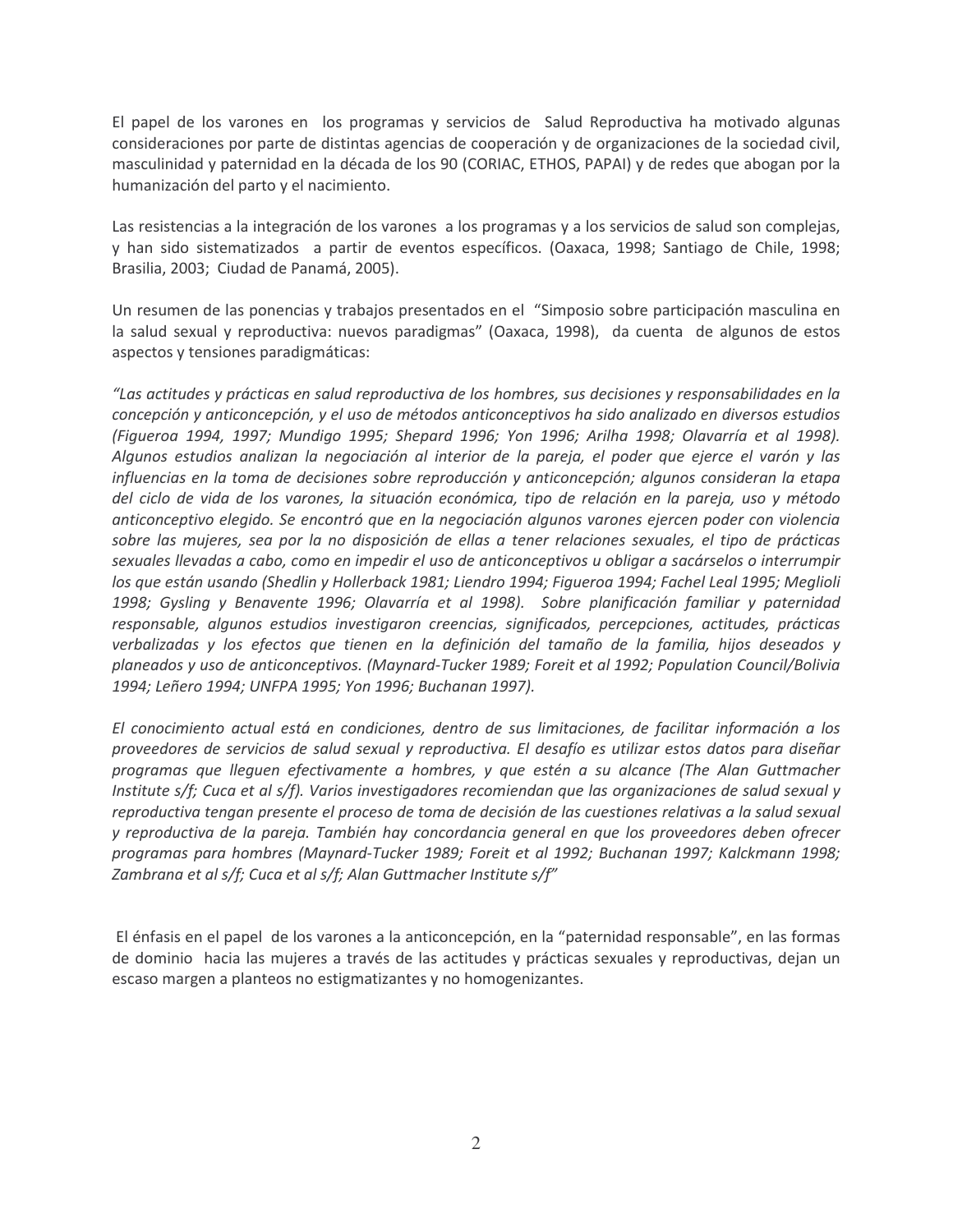### 2. El parto, un escenario particular

La participación de los varones en el parto en su condición de pareja es diversa dadas las modalidades que adquiere en las distintas culturas latinoamericanas y con diferencias notables inclusive en las mismas sociedades.

El acompañamiento de los varones en el parto es un espacio privilegiado de observación de las prácticas sanitarias en salud sexual y reproductiva y puede constituirse en un campo de análisis de diversos procesos tales como: derechos y ejercicio de los derechos reproductivos de las mujeres, la violencia basada en el género, modelos de atención prevalentes en salud a la salud sexual y reproductiva, formación de los recursos humanos en salud en atención del parto humanizado, tensión entre el saber técnico y el saber popular vinculado a los procesos reproductivos.

La pertenencia a sectores vulnerables socio económicamente, a comunidades discriminadas por su pertenencia étnica, la accesibilidad a servicios de salud de buena calidad incidirán generarán mayores grados de vulnerabilidad de las mujeres para ejercer el derecho de estar acompañadas. La importancia del acompañamiento en el parto ha sido evaluada y documentada por el Centro Latinoamericano de Perinatología de la Organización Panamericana de la Salud (CLAP, 2001), de las cuales citamos algunas de ellas En citas que realiza desde su página web:

"El apoyo continuo durante el trabajo de parto brinda claros beneficios para las mujeres y sus niños. Se sabe que uno de los factores que influyen negativamente durante el trabajo de parto es el entorno del hospital, con la separación para la madre de la familia y el hecho de estar controlada por personas extrañas. Cuando la mujer está acompañada por un familiar que ella elige o por alguien entrenado para brindar compañía, esta sensación de disconfort se modifica. Esta revisión encontró que el apoyo reduce la probabilidad de medicación para el dolor, la cesárea y el nacimiento por fórceps. En las mujeres que recibieron apoyo continuo se vio una mayor frecuencia de evaluaciones positivas sobre su experiencia del parto".

En la medida en que el parto se ha institucionalizado y determinadas prácticas de la rutina hospitalaria fueron instalándose, el "evento obstétrico" pasó a asemejarse cada vez más a la atención de una intervención quirúrgica. Marie Jane Spink (2004) desarrolla este recorrido en su trabajo "Los orígenes históricos de la Obstetricia Moderna"<sup>2</sup>

Desde hace algunos años, se vienen cuestionando prácticas de rutina tales como la episiotomía, el rasurado perineal (Basevi V, Lavender T; 2001)<sup>3</sup> y el enema (Cuervo LG, Rodríguez MN, Delgado MB)<sup>4</sup>.

<sup>&</sup>lt;sup>2</sup> Spink, M. J. (2004), capítulo 10 en Psicologia Social e Saúde. Práticas, saberes e sentidos. Editora Vozes. Petrópolis

<sup>&</sup>lt;sup>3</sup> Basevi V, Lavender T. Routine perineal shaving on admission in labour (Cochrane Review). In: The Cochrane Library, 1, 2001. Oxford: Update Software.

<sup>&</sup>lt;sup>4</sup> Cuervo LG, Rodríguez MN, Delgado MB. Enemas during labor (Cochrane Review). In: The Cochrane Library, 1, 2001. Oxford: Update Software.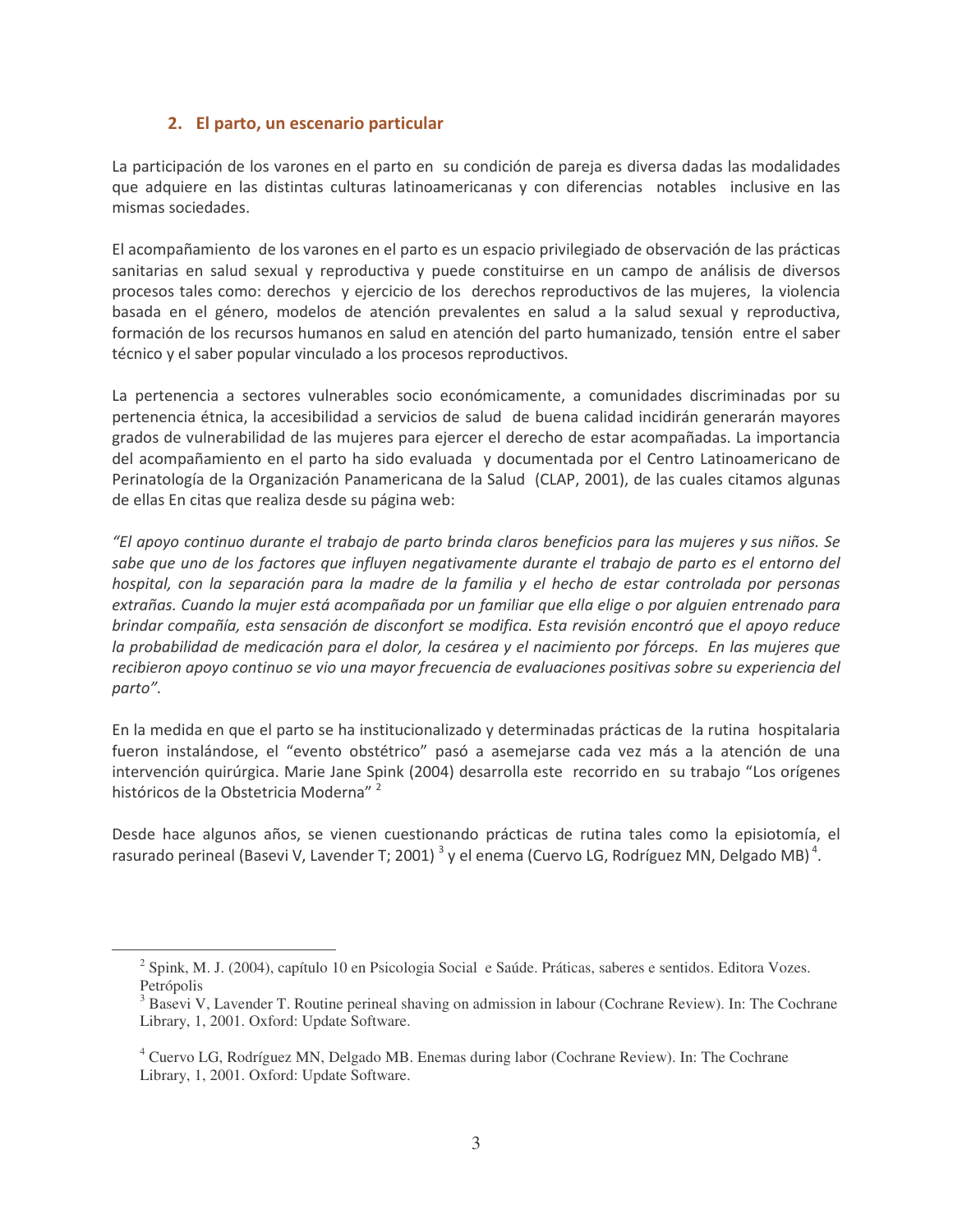Es posible citar, la revisión sobre seis estudios acerca del acompañamiento:

"El apoyo social puede incluir consejos o información, asistencia tangible y apoyo emocional. Existe una revisión cuyo objetivo fue evaluar los efectos del apoyo continuo durante el trabajo de parto (proporcionado por personas que trabajan en la salud o cualquier otra persona, pero todas mujeres), sobre las madres y los recién nacidos. Se incluyeron catorce investigaciones clínicas aleatorizadas. La evidencia científica mostró entonces que la presencia continua de apoyo personal redujo la probabilidad del uso de medicación para el dolor en un 29 % (riesgo relativo 0.71, intervalo de confianza 95 %, 0.2 -0.81); el parto operativo vaginal en un 23 % (riesgo relativo 0.77, intervalo de confianza 95 %, 0.65 -0.99); el nacimiento por cesárea en un 23 % (riesgo relativo 0.77, intervalo de confianza 95 %, 0.64 -0.91); y el score de apgar menor de 7 a los 5 minutos en un 50 % ( riesgo relativo 0.50, intervalo de confianza 95 %, 0.28 - 0.87). El apoyo continuo también fue asociado con una ligera reducción en la duración del trabajo de parto. Seis estudios evaluaron los efectos del apoyo sobre la visión que tenían las madres sobre su propia experiencia del parto, aunque los estudios usaron diferentes medidas (satisfacción global, fracaso para hacer frente al trabajo de parto, finalización del trabajo de parto peor que lo esperado y niveles de control personal durante el nacimiento), en cada estudio los resultados favorecieron al grupo que recibió apoyo continuo. A pesar del amplio margen de casos revistos, no se encontraron efectos nocivos ni para las madres ni para los recién nacidos. La conclusión de esta revisión es que el apoyo continuo durante el trabajo de parto por prestadores de salud (enfermeras, parteras, u otras personas) parece tener un gran número de beneficios para las madres y sus hijos, no pareciendo existir ningún efecto dañino (Hodnett ED, 2001)<sup>5</sup>.

A pesar de estas evidencias, es posible observar la escasa consideración del acompañamiento en documentos técnicos surgidos con posterioridad. Un ejemplo de ello lo constituye el documento "Consulta Técnica Regional. Atención calificada del parto en América Latina y el Caribe", convocada por el Grupo de Trabajo Interagencial Regional para la Reducción de la Mortalidad Materna (2003). En dicho documento, existen muy escasas menciones al "acompañamiento" en el parto. Sólo una experiencia de parto en domicilio en Bolivia, la mención de Perú y la referencia a un documento de OMS, donde se menciona que el apoyo comunitario (sobre todo de la pareja) favorece el acceso a servicios de salud. En las líneas a priorizar por las delegaciones de los países participantes, no se explicita este aspecto que consideramos central, como tampoco aparece en el capítulo de recomendaciones y conclusiones. Si bien se menciona la necesidad de "humanización del parto" y se tienen en cuenta las consideraciones culturales están presentes. Para nosotros, la mención específica de la evidencia de los beneficios y del derecho al acompañamiento de las mujeres en el preparto - parto - puerperio podría colaborar a algunas de las metas propuestas.

En la "Investigación de base para la promoción de la participación de los hombres en los programas de salud sexual y reproductiva en Centroamérica. Análisis comparativo" (Pantelides, E. et al, 2006), se demuestra que el "acompañamiento" se produce mayoritariamente en la sala de espera. Lo que si bien muestra la actitud de los varones de permanecer próximo de las parejas, evidencia la resistencias institucionales al acompañamiento con una presencia real. En ciudades de Honduras, Nicaragua y Panamá, la sala de espera es el destino final para el 86,5% al 94,5 % de los "acompañantes varones".

 $<sup>5</sup>$  Hodnett ED. Caregiver support for women during childbirth (Cochrane Review). In : The Cochrane Library, 1,</sup> 2002. Oxford : Update Software.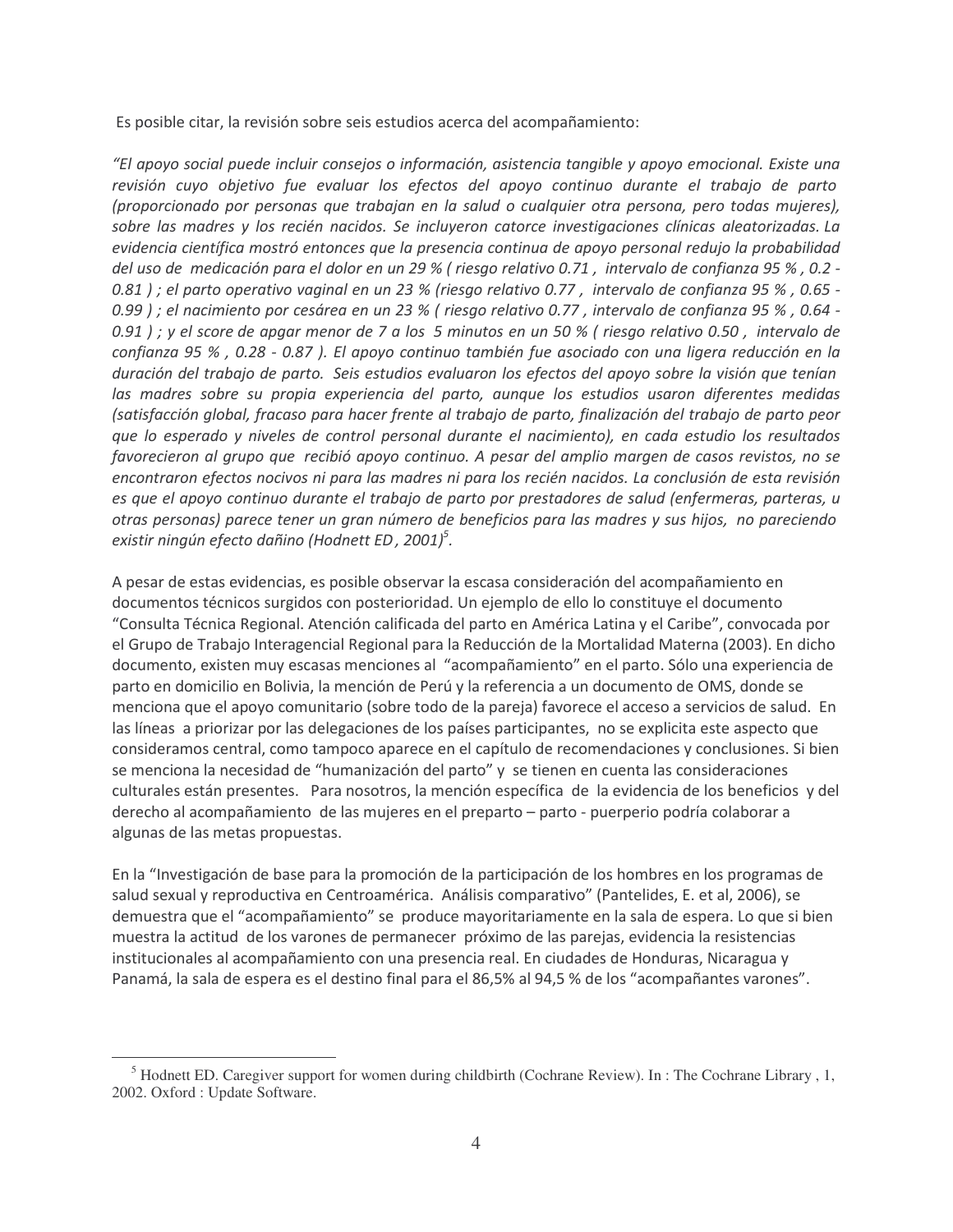## 3. El acompañamiento en el parto: una mirada desde las leyes y los reglamentos

En la última década han surgido en el contexto latinoamericano diferentes iniciativas legislativas y normativas ministeriales y municipales, tendientes a la humanización del parto y el nacimiento que han influido en mayor o menor medida en las prácticas vinculadas al nacimiento.

Por ejemplo, en Uruguay, el 15 de agosto del año 2001, el Senado y la Cámara de Representantes de la República Oriental del Uruguay, reunidos en Asamblea General, decretan la Ley Nº 17.386, estableciendo que:

Artículo 1º. - Toda mujer durante el tiempo que dura el trabajo de parto, incluyendo el momento mismo del nacimiento, tendrá derecho a estar acompañada de una persona de su confianza o en su defecto, a su libre elección, de una especialmente entrenada para darle apoyo emocional.

Artículo 2º. - Todo centro asistencial deberá informar en detalle a la embarazada del derecho que le asiste en virtud de lo dispuesto por el artículo 1º y estimulará la práctica a que éste hace referencia.

Artículo 3º. - Las disposiciones de la presente ley serán aplicadas por los profesionales, así como por las instituciones asistenciales del área de la salud, sean públicas o privadas.

Tal como señalamos en más de una oportunidad, al no quedar explícito el derecho a la participación de la figura paterna, este avance legislativo no considera las resistencias de los servicios de salud a la presencia masculina. Asimismo, la ausencia de la reglamentación por parte del poder ejecutivo de dicha Ley, había incidido en que su cumplimiento no estuviese garantizado.

Un ejemplo de la invisibilidad de la ley no reglamentada, se encuentra en la entrevista a un ginecólogo, director de la "sala de adolescentes puérperas" de la principal maternidad pública de Uruguay (Güida, C;  $2003$ :

"A veces como te digo que hay muchos que no aparecen, no existen, también te digo que están otros que se preocupan y se pasan las noches sentados, pobres locos, en la puerta del hospital y tenemos internada a la madre por el bebe y ella está acostadita en la cama caliente y él está ahí abajo muriéndose de frío y comiendo lo que puede, sobre todo la gente del Interior y tienen que venir y quedarse acá y pasan 30 o 40 días ahí abajo... "a veces la chiquilina no tiene quien la cuide, quien la ayude, entonces, en el Hospital no pueden permanecer hombres fuera del horario de visita. Pero nosotros ahí hemos tenido, la Dirección lo abala, que, en los casos puntuales que yo les hago el pedido, convalidan el derecho de que puede quedarse el padre... no adentro pero sí en la salita de espera que está afuera y que la chiquilina sí lo necesita lo llama y esta ahí a la orden y tenemos muchos casos de esos.

#### -¿Y en que caso evalúas y privilegias?

-La soledad, primero la soledad. Que no tenga una mamá, una abuela, una hermana, una prima, una amiga que venga a ayudarla y segundo las dificultades que pueda tener esa adolescente con el manejo del bebe. Con el tiempo hemos cambiado eso, antes éramos un poquito más estrictos por el tema que nos imponían a nosotros "Hombres no". No se olviden que son hombres y la sala está llena de adolescentes, andan medio desnudas, pueden estar dando teta, yo no sé la cabeza de la gente, viste, a veces la gente da para cualquier cosa..."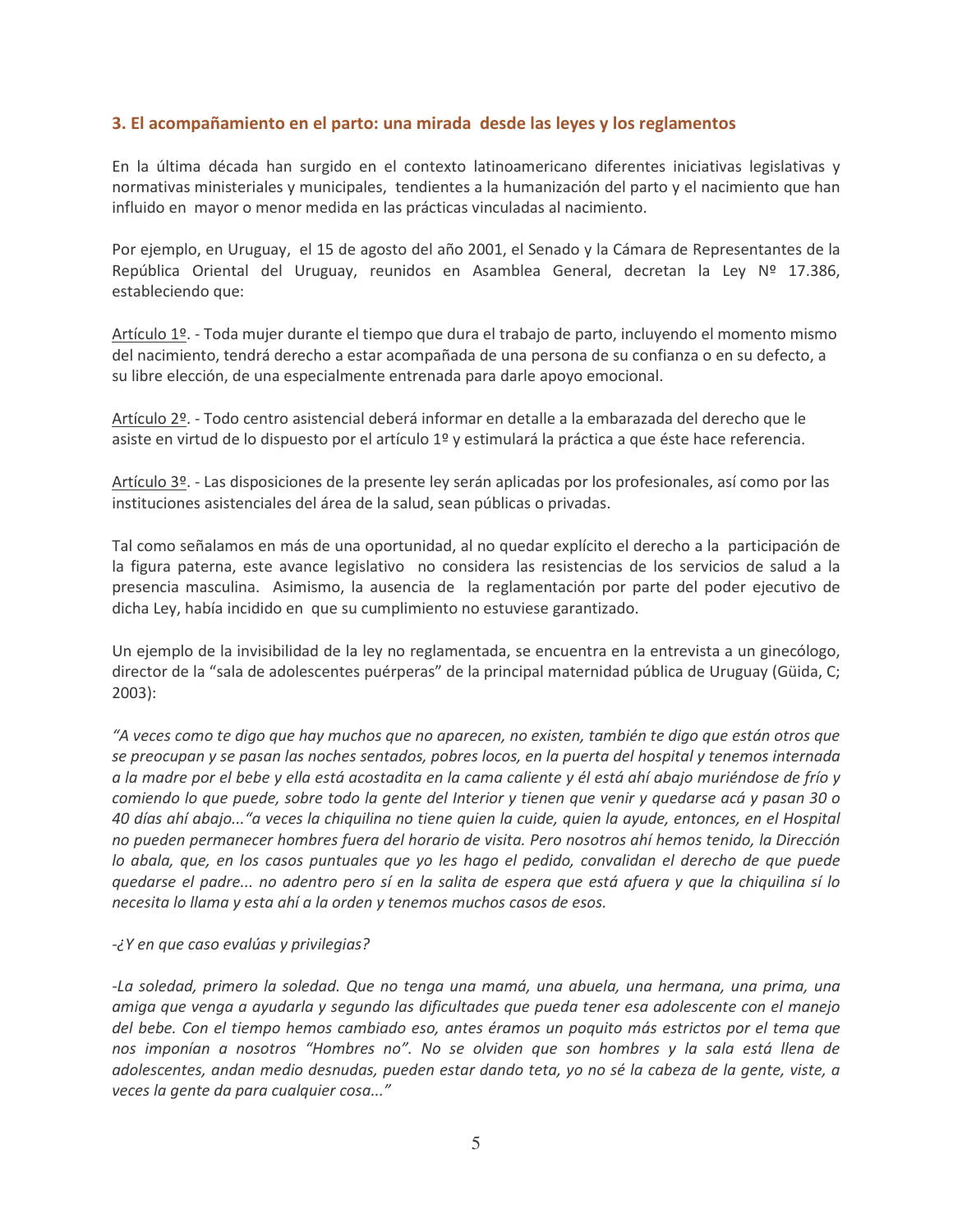Desde la normativa institucional que impone el "no a los hombres", hasta los temores compartidos por el equipo de salud sobre lo que supuestamente piensan y actúan los varones de sectores populares, se apuesta a la exclusión. No se cuestiona las características locativas, que permitirían un mayor nivel de privacidad y un acompañamiento digno, ni que las mujeres son vistas diariamente por decenas de estudiantes universitarios, personal de limpieza, entre oras figuras masculinas que circulan por la sala. El temor, es el hombre - acompañante.

En otros países surgieron iniciativas similares. El 7 de abril de 2005, el Poder Legislativo de Brasil promulga la Ley 11.108, que obliga a las instituciones que integran el Sistema de Salud a garantizar la presencia de un acompañante durante el trabajo de parto, parto y posparto inmediato, seleccionado por la mujer. Además, plantea que dicha ley será reglamentada por el organismo competente

En 2004, el Ministerio de Salud y Ambiente de la Nación y la Dirección de Salud Materno Infantil promulga el "Compromiso para la Reducción de la Mortalidad Materna en Argentina", entre cuyos enunciados se encuentra:

"Garantizar una asistencia segura en el parto, evitando intervenciones innecesarias en el parto normal, pero con la capacidad resolutiva suficiente en las emergencias obstétricas, lo que incluye el suministro oportuno de sangre segura. Asegurar el derecho al acompañamiento al preparto, parto y puerperio"

Argentina cuenta, desde setiembre de 2004, con la Ley Nº25.929; que entre otros aspectos favorece el acompañamiento en todo el proceso del parto. Pero desde junio de 2003, la legislatura de la ciudad de Buenos Aires contaba con una ley específica, que establece:

Artículo 1º .- Toda mujer tiene derecho, en el transcurso del trabajo de parto y el momento del nacimiento, como así también en la internación, a estar acompañada por la persona que ella designe.

Artículo 2º -- El personal de los establecimientos asistenciales del sistema de salud debe informar a la embarazada del derecho que la asiste en virtud de lo dispuesto por el artículo 1°.

Artículo 3º .- Todos los efectores del sistema de salud deberán implementar en el subsector público las medidas necesarias para capacitar al personal profesional y no profesional, adecuar los recursos físicos y la estructura organizativa a esta modalidad.

Artículo 4º .- Comuníquese, etc.

Distintas provincias de la República Argentina han legislado al respecto. Asimismo las dificultades para su implementación han sido registradas por la prensa escrita en varias oportunidades.

Es interesante observar cómo, en el Sur de América, en un proceso de pocos años, se han dado pasos legislativos importantes en este tópico, con menores resistencias que otros aspectos de la salud sexual y reproductiva. A pesar de ello, las dificultades en el cumplimiento de las leyes y decretos promulgados respecto al acompañamiento, también es notorio el papel de los servicios de salud, impidiendo que el derecho legislativo se garantice.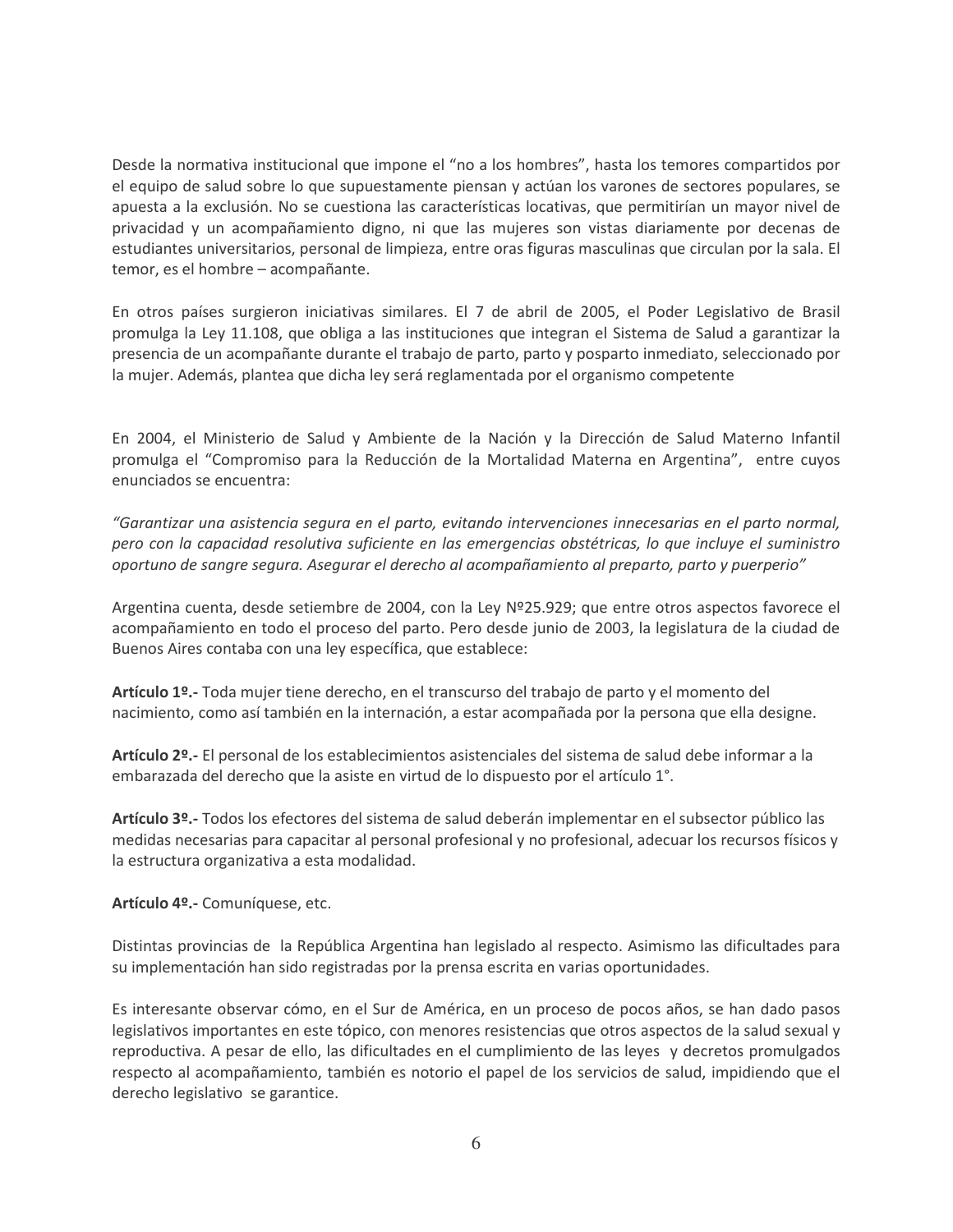## 4. Los aportes de la investigación

Estas dificultades en la implementación han dado lugar a investigaciones en tres países, de las cuales rescatamos aspectos comunes. Un estudio exploratorio en Recife, Brasil, desarrollado en 7 maternidades del sector público, en base a entrevistas a gestores de salud y profesionales de los servicios (Medrado, B. et al., 2007) muestra que:

La totalidad de entrevistados/as dicen conocer la ley de acompañamiento. En 6 de las maternidades se considera que es importante que el padre sea el acompañante por diversos motivos: porque es una voz activa de las mujeres durante el parto, porque el padre también se embaraza, por su rol de control social sobre los equipos de salud, porque involucrar al padre en el cuidado infantil desde el inicio de la vida, porque le da más seguridad a la mujer.

Sin embargo, la mayoría de las mujeres llegan al parto con una acompañante mujer (madre o amiga). Este estudio muestra que en el pre parto, 2 no permiten acompañante, 4 sólo si es mujer y tan sólo 1 habilita al varón. Ya en el parto, 4 permiten la compañía de ambos sexos, dependiendo del equipo de salud, y 3 no permiten el acompañamiento.

La justificación para impedir la presencia del acompañante son: la falta de ropa adecuada, las dificultades locativas, las resistencias de los equipos médicos y el alto riesgo obstétrico.

Mientras que en el posparto, los obstáculos radican en que lo locativo impide la privacidad y que la circulación de hombres puede generar inhibición en las mujeres madres.

Un estudio reciente en Argentina, de carácter cuali - cuantitativo, llevado adelante por la Dra. María Adelina Mohedano (2006), médica obstetra y jefa del Departamento Perinatal del Hospital de Clínica Nicolás de Avellaneda muestra los obstáculos al acompañamiento paterno:

- 89% de las entrevistadas fueron acompañadas en el parto, pero sólo el 43 % de los acompañantes fueron sus parejas. De los profesionales indagados (74), uno de cada tres prefiere que la acompañante sea una mujer.
- Si bien el 90% de los profesionales dicen conocer el significado de "parto respetuoso", el 5% desconoce la ley de acompañamiento.
- Los profesionales que entienden que el parto es un "acto médico" son fundamentalmente los anestesistas, los neonatólogos, los administrativos y las enfermeras.
- Los profesionales que se resisten a la presencia del acompañante (30%), argumentan que es  $\,$ porque "interfiere" (12%) o se impresionan (18%)

En Uruguay, hemos desarrollado un estudio exploratorio en 5 maternidades (3 públicas y 2 privadas), en el contexto del Programa Nacional Salud de la Mujer y Género<sup>6</sup>. A través del estudio se pretendió

<sup>&</sup>lt;sup>6</sup> Documento Técnico de Trabajo PARTICIPACION DE LOS VARONES EN CALIDAD DE ACOMPAÑANTES EN EL PARTO y PUERPERIO: EL PAPEL DE LOS EQUIPOS DE SALUD. Hacia la Reglamentación de la Ley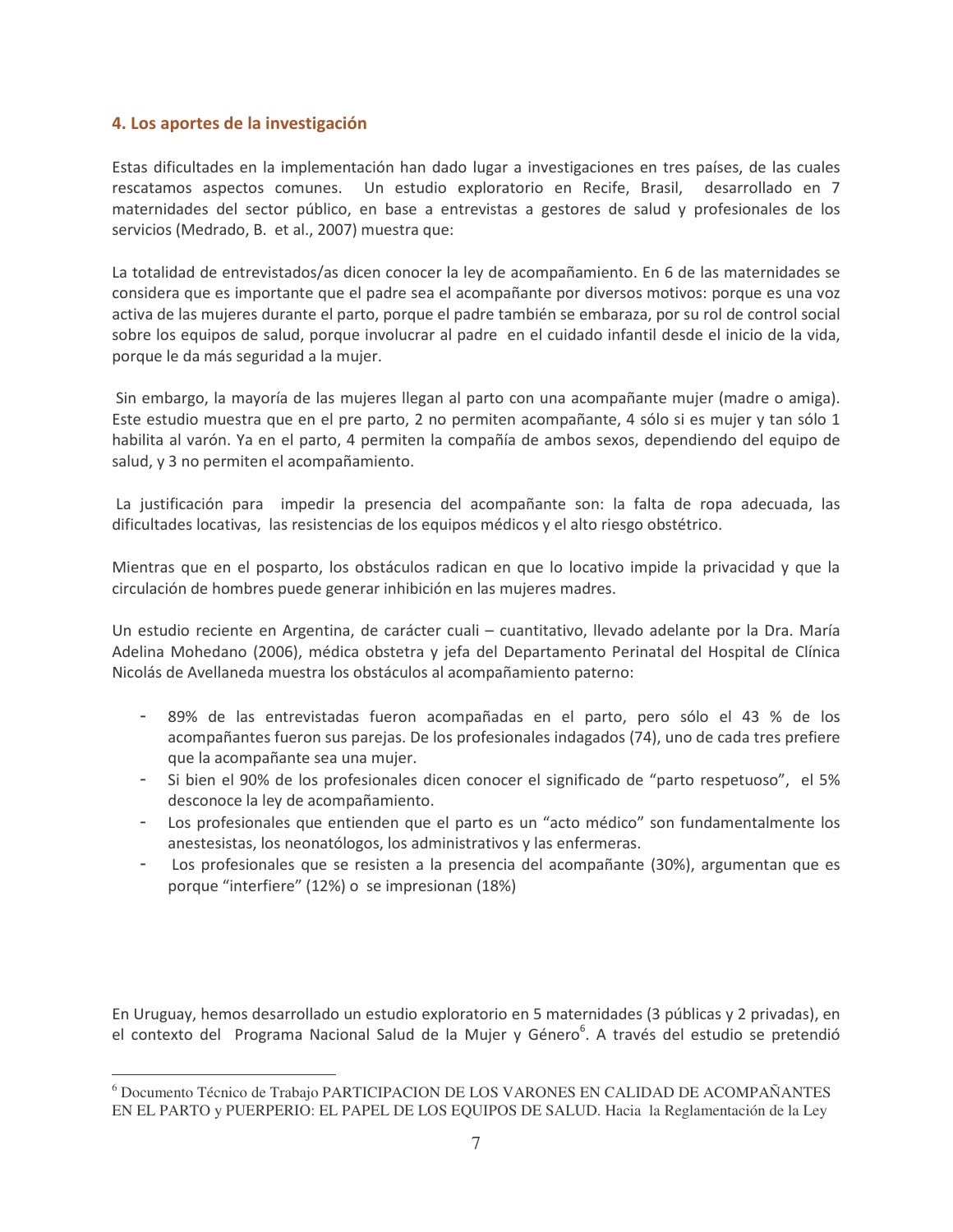visualizar, por una parte, las resistencias y oportunidades de los equipos de salud para el real cumplimiento de la ley y, por otra parte, observar el papel adjudicado a la figura paterna en el imaginario de los profesionales de la salud. Se realizaron 23 entrevistas a integrantes de los equipos de salud de tres servicios de maternidad del sub sector público y dos del sub sector privado, ubicados en Montevideo y Las Piedras<sup>7</sup>. Se entrevistó a un informante calificado del Ministerio de Salud Publica.

Las tres cuartas partes de las entrevistas fueron realizadas a mujeres técnicas de diferentes profesiones.

El hecho que en los equipos existan diferentes criterios técnicos, es visualizado como un obstáculo. Ello obedece además, a la concepción acerca de lo que significa atender un parto. Los tiempos son definidos como muy importantes para las parteras, pues, entre otros factores, permite el acompañamiento del proceso de parto y un lugar protagónico de las mujeres.

"Sentarse a charlar de otras cosas que no sea del momento del parto. Empezar a conversar el nombre del bebe, yo que sé... no sé, otras cosas, crear un vínculo, no digo personal pero más de confianza con el paciente, que no se sienta una máquina de parir". (partera, sector privado)

El vínculo conflictivo con los familiares es otro factor que aparece reiteradamente mencionado. Aquellos familiares que durante el trabajo de parto o durante el posparto aconsejan a la mujer o la predisponen negativamente ante el equipo de salud, generarían cierta irritabilidad y en muchos casos opera como un factor que obstaculiza la tarea de los profesionales.

"La relación con el esposo en general es bastante buena, yo creo que en mi vida nunca tuve un problema con un esposo, pero la relación ya con los padres (los abuelos) ya es distinta. Uno tiene que entenderlo que sí, que si bien están preocupados por el niño, también están más preocupados por su hijo o por su hija. Muchas veces no aceptan el dolor como algo que tenga que acontecer durante el trabajo de parto. Pero eso a veces no lo logra, no se logra que de un lado solamente hubiera una persona acompañando a la madre en el trabajo de parto y que esa persona también hubiera recibido una instrucción de cuál es su función, su papel y qué es lo que le acontece a la parturienta". (Gineco obstetra, sector privado)

"Lamentablemente además de ellos viene la madre, viene la suegra, ahí es donde se entra a complicar la cosa". (ginecólogo, sector privado)

Pareciera que los pacientes generan un mayor rechazo ante determinados técnicos, fundamentalmente varones ginecólogos. Cabe preguntarse si los familiares no operan como cuestionadores del saber medico hegemónico, aspecto que no aparece planteado frontalmente por otros profesionales de los equipos.

de Acompañamiento del Parto y del Nacimiento **(**Ley 17386**) (**Güida, C. ( coord.); Amorín, D; Graña, F; Rondán, J; Urioste, A; 2005)

**<sup>7</sup>** Hospital de Clínicas Manuel Quintela, Hospital de la Mujer Paulina Luisi, Hospital de Las Piedras, Centro de Atención del Sindicato Medico del Uruguay. CASMU 3, Asociación Española Primera de Socorros Mutuos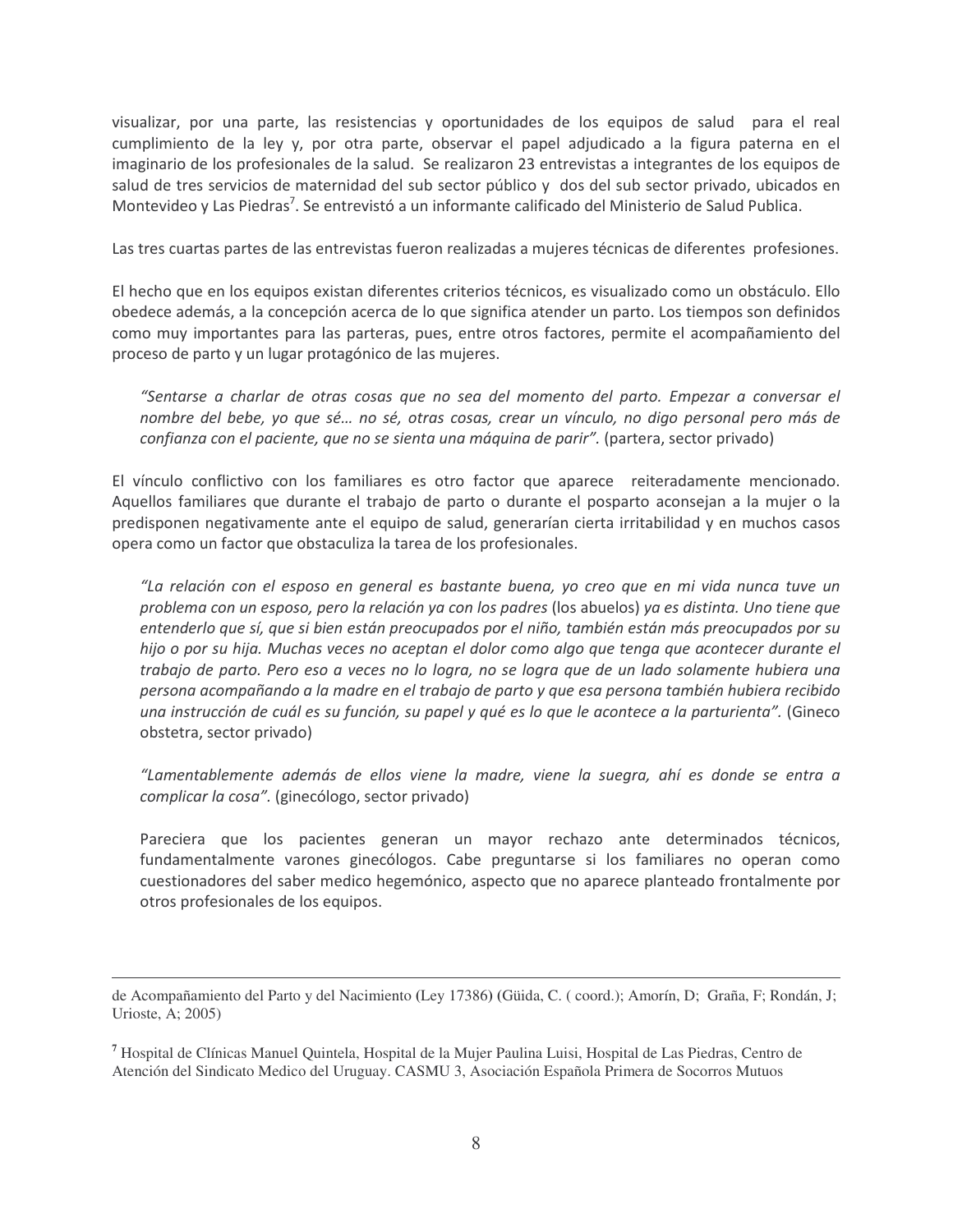Para varias/os entrevistadas/os este aspecto implica la necesaria coordinación y armonía entre los integrantes de los equipos. Según las opiniones recogidas, las mujeres en trabajo de parto, percibirían las situaciones de conflicto y ello redundaría negativamente en el proceso, acrecentando la inseguridad y disminuyendo la posibilidad de bienestar de las mismas.

"En general los ginecólogos no tienen buen relacionamiento, los anestesistas nunca miran a la paciente antes de operarla salvo honrosas excepciones y los neonatólogos tienen otro tipo de relacionamiento, más cercano, más afectuoso. Creo que no es parejo". (partera, sector privado)

Cabe preguntarse acerca de las diferencias en las percepciones de las mujeres en calidad de parteras acerca de las especialidades anestésico - quirúrgicas. Las críticas se refieren fundamentalmente hacia profesionales de sexo masculino, que ocupan lugares de poder en los equipos de atención al parto. Cabe recordar que la totalidad de las parteras de nuestro país son mujeres, un porcentaje destacado de las licenciadas en enfermería también lo son. En los últimos años, la especialidad de ginecotocología ha tenido un incremento en el número de mujeres.

La falta de personal, que aparece vinculada fundamentalmente al sector público, generaría condiciones de cansancio y agobio en los equipos.

La tarea docente puede atentar contra la calidad de atención del parto, según una entrevistada:

"... recursos humanos, tiene la formación de docencia, siempre está lleno de estudiantes, tanto de medicina como de licenciatura en enfermería, como de partera. Eso es lo que hace que de repente haya mucha gente en la vuelta, y a veces se torne falta de privacidad... nosotros tratamos de hacer cumplir un poco todo eso, pero también tenemos en cuenta que es un hospital donde se brinda docencia, ¿no?, aparte de la asistencia y la investigación. A veces en un parto hay ... estudiantes varios, muchas veces somos el personal de enfermería que peleamos un poco por eso, por mantener la asepsia del lugar, de la sala de partos propiamente dicha, porque, digo... genera un poco de resistencia... no nos parece en algunos momentos una actitud del todo simpática, pero tenemos que decirles "chiquilines, los que no tengan ropa por favor, miran del otro lado", y se generan resistencias un poco en el personal médico porque ellos quieren tener a sus alumnos que compartan toda la experiencia, pero también hay que ver un poquito a la paciente y al recién nacido, que es lábil, y receptor de cualquier germen que ande en la vuelta...". (enfermera, sector público)

En esta opinión da visibilidad al rol que cumplen las profesiones desde un lugar subordinado, intentan establecer reglas de juego. Una mirada crítica que permite valorar tanto los aspectos del proceso de enseñanza y aprendizaje con los derechos de la mujer en tanto madre y del recién nacido. En la medida en que no se conceptualiza desde un enfoque de género y derechos, la asepsia es la que ocupa un lugar importante, desde donde se defienden los derechos de la mujer y del recién nacido.

La falta de recursos en las instituciones públicas también pueden conjugarse con actitudes profesionales, niveles de decisión de los técnicos, constituyéndose en una forma de vulnerar los derechos de la mujer, según algunas opiniones.

"...muchas veces dejamos de hacer cosas porque no tenemos los insumos. Por ejemplo, a nivel mundial la analgesia del parto, para que las mujeres no sientan el dolor en las contracciones, acá ... anestesista no tiene los medios porque no tiene los insumos para hacerlo. No, es lamentable... pero yo creo que toda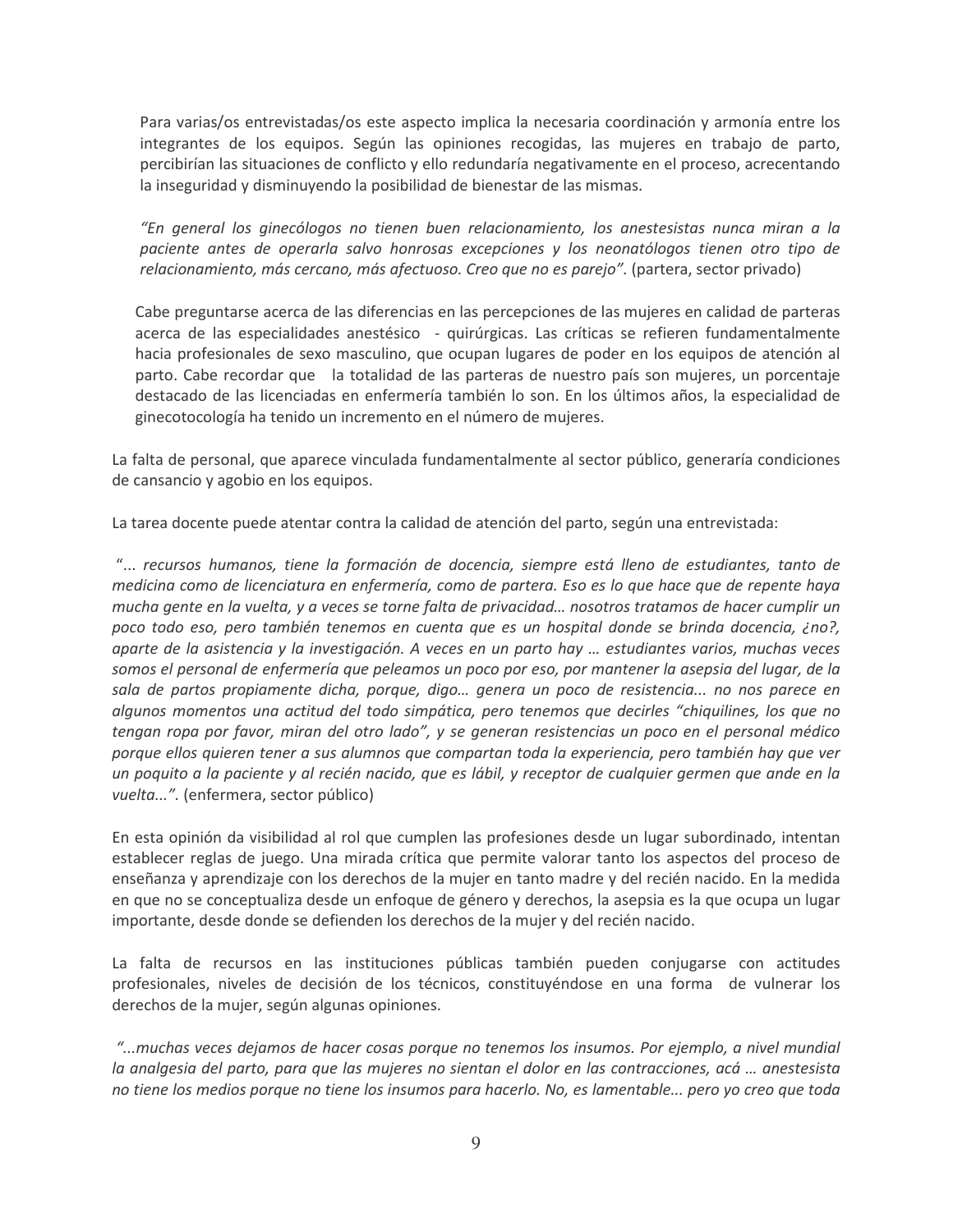mujer tendría derecho, si lo quiere, a tener un trabajo de parto sin dolor, si opta por eso. Ellas no piden directamente la analgesia, pero dicen 'sáquenme el dolor', y no podemos. Si bien no es algo que sea deletéreo para el trabajo de parto, ni para ella ni para el niño, pero sin duda que tendría mayor confort en el trabajo de parto y pasaría mucho más tranquila si no percibe el dolor de las contracciones..." (ginecóloga, sector público)

Algunas opiniones articulan la organización de la institución, la calidad de atención y aspectos éticos. Los tiempos laborales de los profesionales, la remuneración por acto médico, dejarían en segundo plano el trabajo de parto, para dar lugar a la cesárea.

"Si hacés un estudio de los horarios en que se realizan las cesáreas, te darías cuenta que las quardias cambian a las 8 y a las 20, que la mayoría son entre las 6 y las 8 y entre las 18 y las 20, porque en general, -no digo que todos, hay excepciones como en todo- las pacientes que entran a una guardia la resuelve esa quardia y si no se resolvieron porque el parto fue lento se termina con una cesárea. Muy difícilmente tengas en un pase de guardia a las 8 o a las 20 una paciente que con 7 u 8 cms. casi no existe. Y los que se terminan con posterioridad a las 20 es porque son coordinadas. Que vinieron para coordinar una cesárea, por ejemplo ahora hay una a las 9 que ya estaba coordinado de antemano". (Partera, sector privado).

Como contraparte, los estudios sobre medición de satisfacción del usuario son visualizados por una entrevistada como un factor que incidiría en la reflexión de los equipos. Sin embargo, para algunos profesionales existe un cambio actitudinal de algunos profesionales, señalando diferencias notorias en la práctica pública y privada y aún en la misma institución. La siguiente reflexión de un entrevistado muestra una faceta discordante con otros relatos:

"Yo he visto situaciones de colegas que directamente a la paciente de quardia la maltratan, es un mal trato y a la paciente de elección ya asquerosamente la sobreprotegen" (ginecotocólogo, sector privado)

Un tinte polémico se introduce desde un referente del sector público:

el parto de elección es una cosa que va en vías de desaparecer, las cosas se van a entrar a igualar..." antes de la crisis, en las instituciones mutuales, había un 30% de partos de quardia y un 70% de parto de elección. Hoy en día se invirtió totalmente. Hay un 70% de partos de quardia y un 30% de partos de elección. (el costo) va desde los 300 dólares hasta los 800 dólares y 1000 y pico... lo que vos tenés que hacer es asistir el parto pero lo que yo siempre digo, pagar porque te atajen al bebé, no me parece una saludable inversión".

Esto invita a reflexionar acerca de dimensiones que deberían considerarse en el debate ético de la práctica sanitaria y que podrían constituir uno de los puntos a abordar en la agenda de la reforma del sector salud. Asimismo, probablemente el parto de elección sea un factor de competencia entre profesionales y de miradas diversas desde profesionales de disciplinas y equipos de salud involucrados en el proceso del parto.

Para la mayoría de las y los entrevistadas/os existe un incremento del acompañamiento en el parto en los últimos años, destacando la participación creciente de los padres.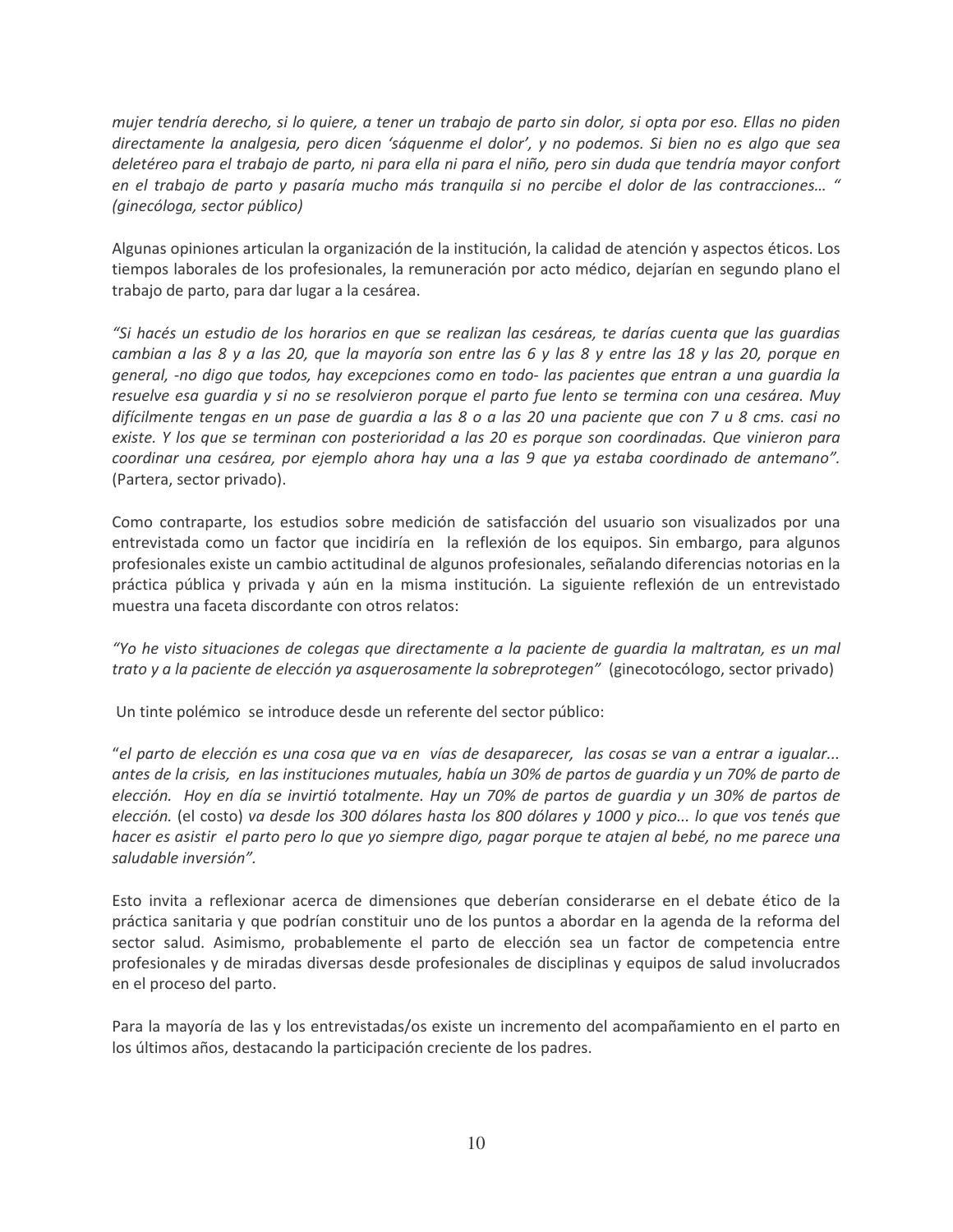Ello se visibiliza tanto en el sector público como privado. La Ley de Acompañamiento del Parto y del Nacimiento, es mencionada por muchas entrevistadas como un favorecedor de ello. Sin embargo, la participación paterna aún no es contundente.

La actitud habilitante de los profesionales es fundamental, según lo se plantea en las entrevistas. La reivindicación de la participación paterna se encuentra claramente presente en las parteras y de una forma más acentuada en las parteras jóvenes. En sus voces, aparecen términos tales como "derechos reproductivos", "género", "humanización del parto", a la vez que remiten al estudio de estos tópicos en la formación curricular.

Puede inferirse que determinados actores inciden en la formación de las parteras y en el cambio de paradigma.

"Tratamos de convencerlos a los que no quieren entrar. En general el que entra, que es otra cosa (depende mucho de la edad), son los más jóvenes. Los mayores no les gusta entrar, los más jóvenes entran prácticamente todos". (partera, sector privado)

Los testimonios de los entrevistados abarcan una amplia gama de argumentos acerca de las dificultades para garantizar el derecho de las mujeres a estar acompañadas durante el proceso de parto.

En lo que respecta a la participación paterna, los obstáculos y las dificultades están depositados en la autorización por parte de integrantes del equipo de salud y en las condiciones funcionales y estructurales de los servicios.

Es excepcional que algún entrevistado manifieste su oposición tajante al acompañamiento.

El papel del ginecotocólogo es central en la habilitación del acompañamiento. Muchas veces, las parteras y enfermeras cumplen el rol de informar a las mujeres en trabajo de parto y a los familiares acerca de este derecho. La figura del ginecotocólogo - descrita como asociada a la jefatura de los equipos de parto - refiere al masculino: es "el ginecólogo" el que decide si "el padre entra o no entra". Varones regulando sus espacios de poder, las mujeres son objetos de las prácticas, su voz no tiene mayor incidencia. Esta decisión parece no ser transmitida directamente a los familiares interesados. Son otro/as integrantes del equipo quienes comunicarían la decisión del ginecólogo de no autorizar la participación del evento obstétrico.

Es posible observar los sentidos que adquiere el acompañamiento en el discurso de ginecólogos y ginecólogas. En el material disponible, fue posible observar que las ginecólogas se apoyan en lo ético y desde lo imperativo mientras que sus colegas masculinos, se ubican en un nivel de interés sin mayor consistencia argumental.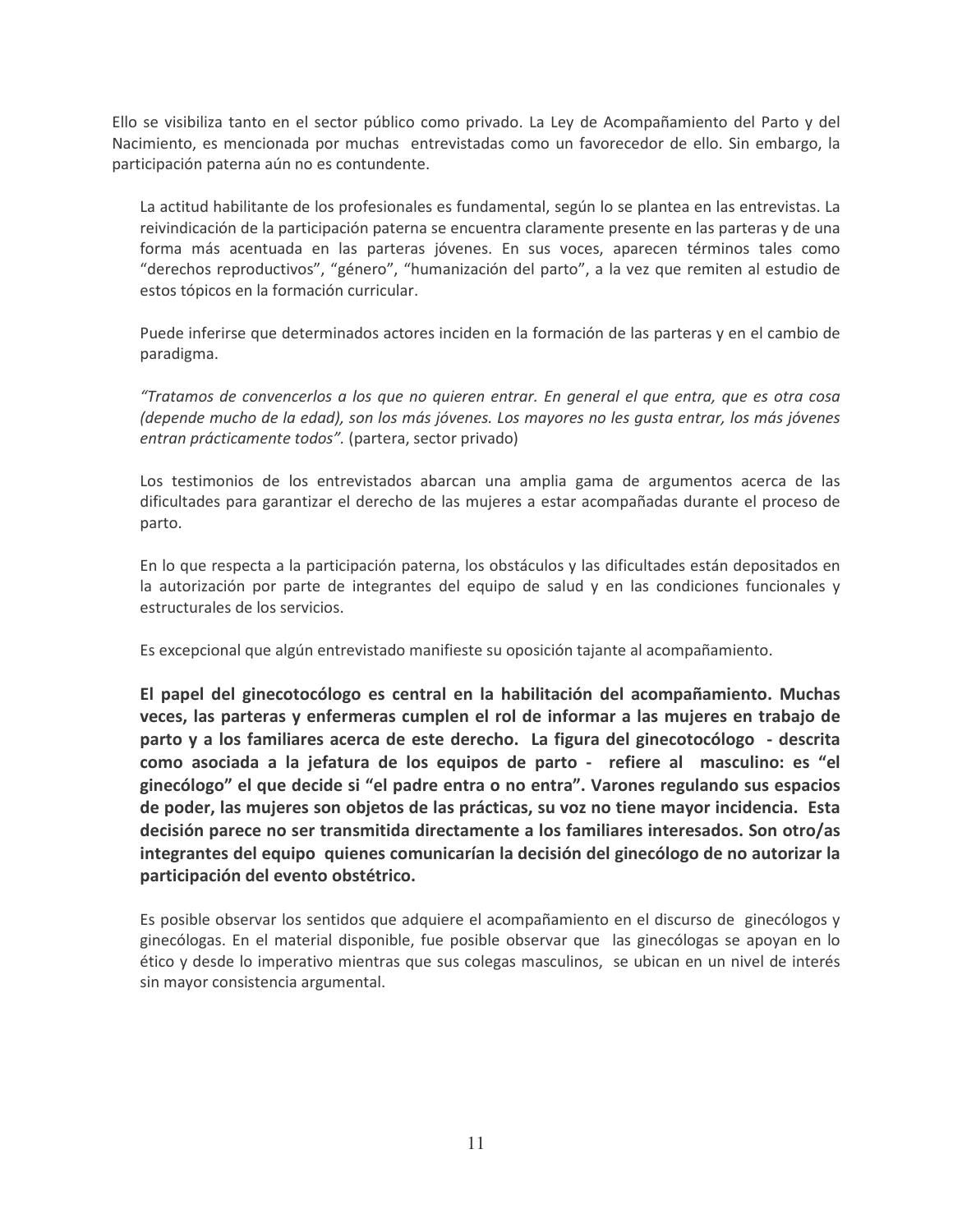La formación profesional aparece nuevamente en escena, en varios testimonios, entre los cuales destacamos uno de ellos:

"Porque la mayor parte de los obstetras del Uruguay se formaron en el Hospital Pereira Rossell y un reducidísimo número en el Hospital de Clínicas, que son los dos hospitales universitarios. Entonces, vos calcúlale, lo que está pasando en este momento, que cada 24 ginecólogos (que) se forman por año, 22 se forman en el Hospital Pereira Rossell, donde no entran los acompañantes y 2 se forman en el Hospital de Clínicas, donde los acompañantes históricamente entraron desde que Crottogini fundó esa maternidad". (técnico referente, sector público)

El aprendizaje que se procesa de esta manera, sin una explicitación por parte de los docentes, integrando la práctica profesional - el denominado Currículum Oculto - constituye uno de los mecanismos de replicación de estereotipos y prejuicios de género, clase social y etnia.

Según entrevistados/as, muchas mujeres concurren sin la compañía de su pareja y el acompañante es otro, generalmente una mujer familiar o una amiga. Ello parece acentuarse en los casos de embarazadas adolescentes, que, según las entrevistas, requieren el apoyo de sus madres.

La existencia de una pareja actual, la edad de los genitores, la preparación durante las clases de preparación en el parto de ambos, son factores descritos como fundamentales para el acompañamiento.

El padre en calidad de acompañante, es visto por las y los entrevistados como "poco funcional": no tiene en principio un rol claramente asignado en el escenario del parto. Acompañar es un término que puede ser interpretado de forma diversa, según las personas y la relación con la mujer sujeto.

"En el trabajo de parto están mucho más rígidos. En general les cuesta ayudarla a conducir el trabajo de parto, a respirar, a relajarse, todo eso como que le cuesta bastante. Pero hay quienes dirigen mejor que nosotros, que no necesitas ni estar al lado. Que están muy compenetrados con el tema. Pero en el parto en general es más de querer ver y se emocionan mucho, querer crear su mejor vínculo con el bebe en ese momento" (partera, sector privado)

La participación previa en las clases de educación para el parto – instaurada en varias de las instituciones - podría atenuar este efecto, al permitirle una función de apoyo afectivo auténtico a la mujer en trabajo de parto. Un factor que obstaculizaría la participación, serían las limitaciones para concurrir a los cursos. El horario en que se realizan y el cobro de los mismos, conspirarían para asegurar la participación en los cursos por parte de los varones.

El padre es descrito por un número considerable de entrevistadas/os como un individuo "torpe", que tiende a "desmayarse" y "necesita ser asistido".

El parto parece ser un reducto, un lugar privilegiado de las mujeres, aun en la actualidad, a pesar de la participación del ginecólogo y el creciente proceso de institucionalización y medicalización. El varón, en calidad de acompañante es un visitante en "el reino de las mujeres".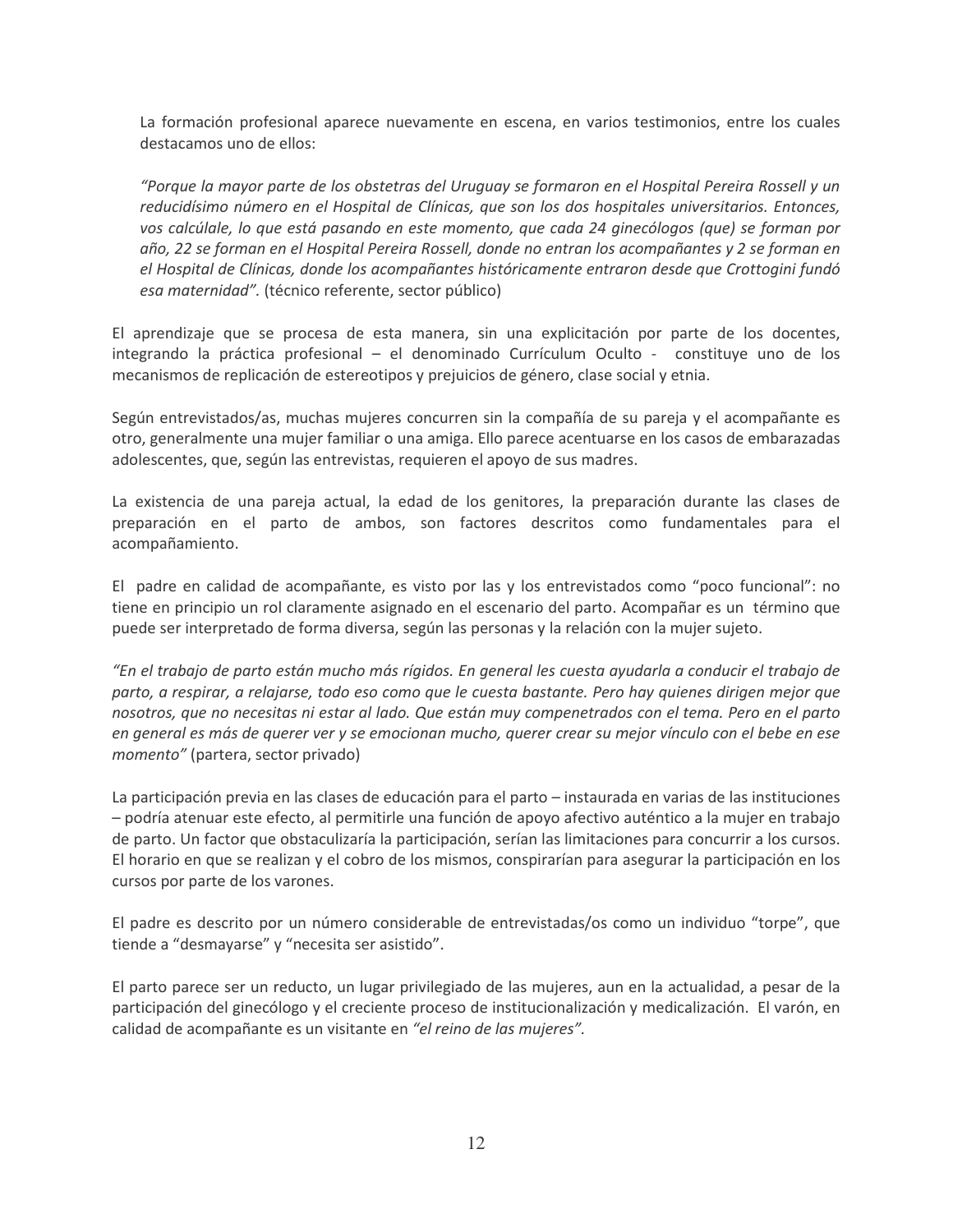El varón en su carácter de genitor y pareja se encuentra en un escenario en el cual aparecería como un extraño, un visitante. El guión de género no hace más que confirmar que este lugar no le corresponde. El desmayo es la prueba de que va contra las reglas.

A la hora de explicar esta típica ajenidad o ineptitud paterna en la sala de parto, algunos entrevistados parecen estar refiriéndose a la naturaleza misma de las cosas.

"... la mujer está desde chica..., ya sabe que en algún momento va a tener, sabe que la madre va a tener, y que está un tema de género también. Y el hombre como que está siempre... por fuera, hasta el momento que se ve ahí adentro, está naciendo el hijo, y ahí como que pone ... como hielo (...) La mujer se siente mucho más adentro, como que lo toma mucho más natural, pese a los dolores y demás lo tienen muy incorporado". (practicante interno de medicina, sector público)

La primera operación intelectual del entrevistado consiste en alinear la sala de partos con el hogar y la mujer y luego colocar al hombre "siempre afuera", como un extraño respecto de lo que allí sucede: el "afuera -público" le pertenece, el "adentro-privado" es de ella. Esta ajenidad no podía haber sido expresada más radicalmente: su hijo está naciendo, y él pone "como hielo". Siguiendo con atención este breve desarrollo discursivo puede notarse una circularidad muy sintomática de las convicciones que lo permean: la pregunta acerca de porqué el hombre está "por fuera" es respondida con la constatación de que "el hombre como que está siempre por fuera".

En pocas palabras, ésta una manifestación de convicciones culturales hondas, que aparecen en la filigrana de numerosas apreciaciones del personal tratante, aunque en grados muy variables y sólo excepcionalmente con palabras tan directas como las que acabamos de citar.

En este sentido, el fragmento citado no es de ningún modo representativo de las expresiones recogidas en las entrevistas, y en cambio reviste un gran interés paradigmático por la nitidez con que aparece la justificación socio-cultural de la ajenidad del padre en la sala de parto. Es de una naturaleza, ordenada simbólicamente.

En simetría con la imagen de padre bien intencionado pero "poco funcional", desde el personal de salud a menudo se esperaría que éste sea precisamente el comportamiento del varón; de ahí que a menudo su presencia sea vista más como un obstáculo o una molestia potencial. Hay aquí un circuito de retroalimentación, una virtual "profecía autocumplida" en que los comportamientos esperados intervienen en la propia situación contribuyendo así a su efectiva realización.

Se trata, claro está, de una tendencia y de un factor más; sería una simplificación derivar de aquí que el padre actúa como lo hace por inducción del personal de salud que atiende a la madre. Queremos señalar, en cambio, que no puede subestimarse esta sutil intervención -social, cultural, psicológica- en esta realidad compleja, relacional e interactiva que pretendemos aprehender. Hecha esa precisión, es muy sugestivo constatar que dichas expectativas de comportamiento de los profesionales intervinientes afloran aun en el abordaje de la problemática que realizan ciertos entrevistados persuadidos de que la participación paterna es algo globalmente positivo que debe ser alentado.

Es también, un momento de quiebre de la figura masculina que aquí aparece "frágil", susceptible ante lo que se presenta ante sus ojos. ¿Qué significa el desmayo? ¿Es acaso intolerable ver la intimidad de su mujer expuesta ante otros? ¿Es un intento inconsciente de descentrar la atención en la mujer, ahora protagonista?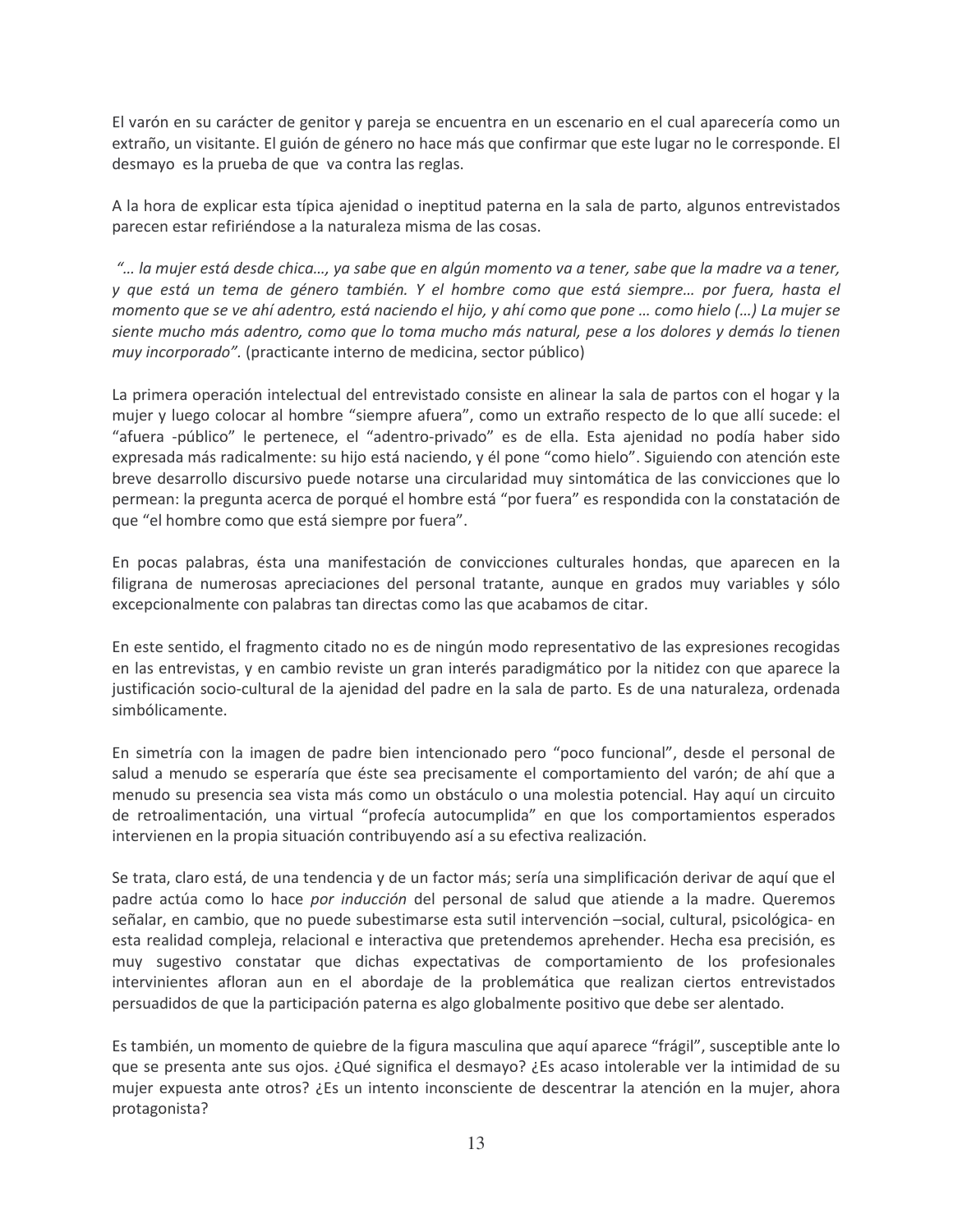Esta reacción no aparece nunca problematizada por el personal entrevistado, es un simple dato incuestionable. Por lo general se lo percibe como algo "natural" que puede o no suceder, y suele ser recibido con comprensión y con cierto sentimiento de condescendencia casi divertida que recuerda la actitud del mayor hacia las ocurrencias infantiles signadas por la ingenuidad y la inexperiencia. Dejamos aquí sentada la sospecha de que esta huida literal de la realidad que se sustancia en el desmayo, debe ser tematizada como resultado de ciertas percepciones y convicciones preexistentes en el protagonista, y no como una mera reacción "biológica" o "física" registrable sin más como un dato de la realidad.

Deberíamos preguntarnos acerca del significado del desmayo en estos contextos muy precisos, y ahondar en los factores que han "naturalizado" el derecho del varón a evadirse en el momento del nacimiento de su hijo sin que deba sentirse responsable por ello. No es lugar aquí para ocuparnos detenidamente del asunto; nos limitaremos a consignar que reviste el mayor interés para esta investigación y que por tanto será retomado en el contexto de la misma. Una enfermera, con diez años de servicio y fervorosa defensora del ingreso del padre a la sala de parto. Este fragmento contiene -a nuestro juicio- todos los elementos que venimos de caracterizar:

"... ayer por ejemplo nos pasó, un padre no tenía ropa, nosotros le conseguimos, entró, y tuvimos que sacar al padre porque se desmayó en la sala de parto: bueno tá, tuvimos que sacarlo; era muy jovencito, y ella muy jovencita también. Y yo digo 'bueno, me parece que vamos a tener que atender al papá', y entramos en un clima de broma, él después intentó entrar de nuevo, volvió a salir de nuevo, y no lo vio la salida de su recién nacido, no lo pudo ver, lo vio después que estaba en la balanza que lo estaban pesando, pero en el momento que salía no, porque fue cuando lo tuvieron que agarrar entre dos, se nos caía ahí (se ríe)".

Queda así ilustrada la escena del desmayo, de perder el conocimiento, como algo que sucede y punto, y que es recibido por el personal con una actitud que combina paciencia, jovialidad y condescendencia en dosis variables.

Veamos ahora el caso o ginecólogo, que expresa la voluntad manifiesta del equipo de persuadir a los padres de que "...va a ser una experiencia muy interesante, muy linda y acá le permitimos entrar", a lo que agrega renglón seguido: "En la cesárea hay un cuartito, en los cuales (a los padres) se los viste, se los pone en la cesárea y se les dice que si cualquier cosa se desmayan que se sienten, porque puede pasar, pero estamos tratando que participen en el momento del nacimiento de su hijo". La tenue frontera que separa el enunciado de una posibilidad y aquello que se piensa como "normal" –véase la insistencia en "...porque puede pasar"- deja traslucir la expectativa del médico camuflada tras la apariencia de una aséptica constatación "objetiva". El anuncio de lo que "puede pasar" no es la simple constatación de un dato estadístico, sino que responde a cierta convicción íntima de que, en definitiva *debería pasar.* Y de allí a que más vale prescindir del padre "por las dudas", hay apenas un pequeño paso que puede ser hecho por simple sentido común. En este sentido, podría ser el razonamiento de algunos: ¿qué es lo que aporta el padre en esa circunstancia, que no sea prescindible? ¿Y porqué no prescindir de él, si además se previene así el riesgo de contar con una molestia extra en el proceso de parto?

Así, la figura del padre que "entorpece", se pone nervioso, molesta y se convierte en un demandante extra de atención, tiende a anteponerse a cualquier otra consideración. Algunos ginecólogos lo dicen con todas las palabras: "Si el padre se descompensa con la madre ahí si que sería un caos. Mejor que no entre".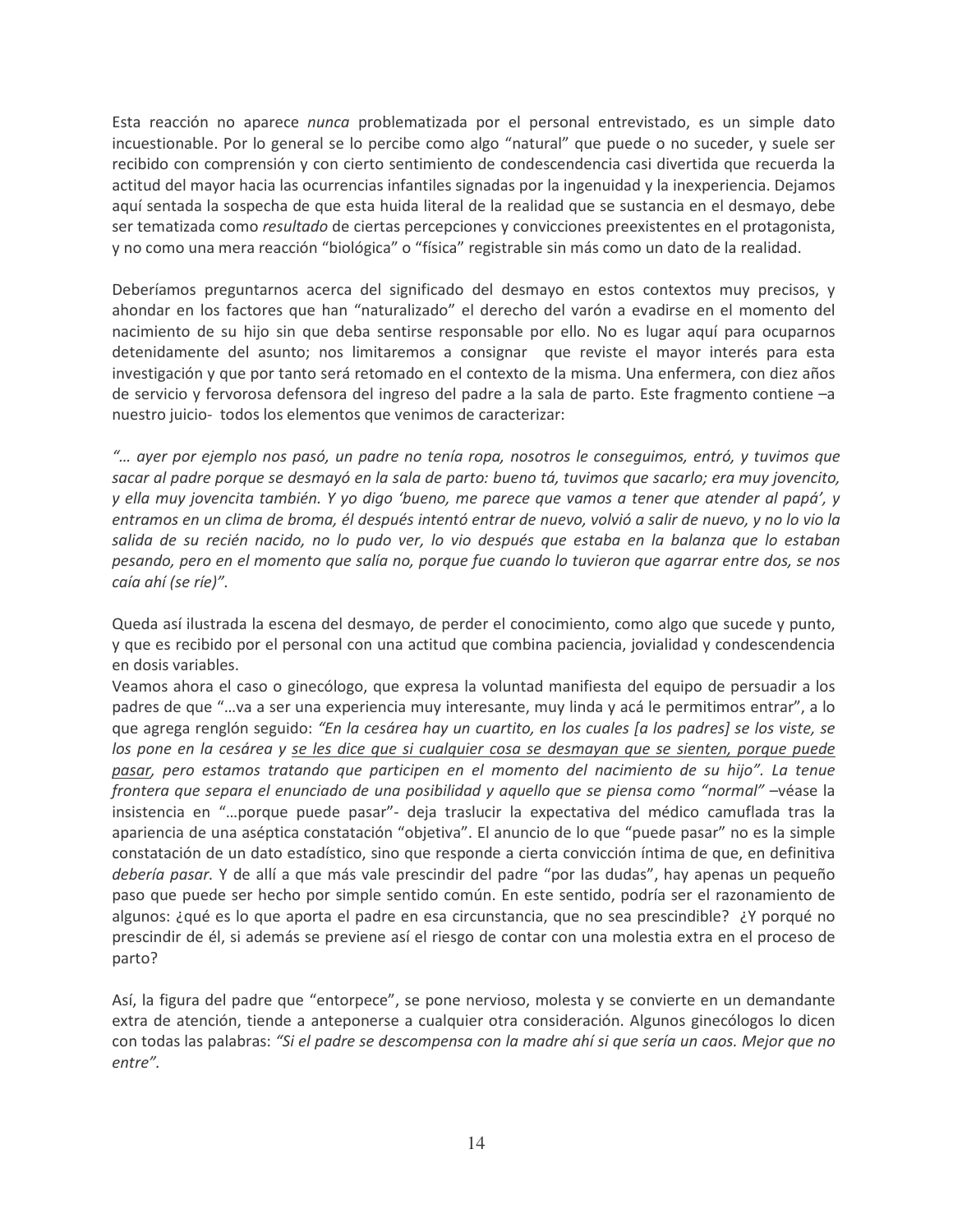Cuando esto sucede, a menudo el personal interviniente tiende a subestimar otros aspectos emocionales, psicológicos, afectivos, etc., involucrados en la participación del padre - esposo en el parto, al menos tan importante como los aspectos biomédicos e higiénico-sanitarios. Se verifica también una clara asociación entre la percepción de que los padres "en general se niegan a entrar al parto", y una actitud de indiferencia o desestimación de toda importancia de la presencia del padre en el parto, por parte del entrevistado. Notemos por otra parte que tal generalización es errónea a todas luces. Pero queremos subrayar sobre todo, que muchos de estos entrevistados en particular, proyectan en el padre su propia convicción de la inutilidad o inconveniencia de la presencia paterna en el parto.

El padre puede generar cierto grado de irritabilidad en los equipos, si no participa del "drama del parto", si no se involucra y actúa. Por lo tanto, filmar o fotografiar es visto por varios entrevistados como desubicado y es motivo de prohibición.

El desmayo o la participación no adecuada pueden descentrar la atención del equipo o parte de este, para la atención del padre. Sin embargo, aparece una opinión, aunque minoritaria interesante, en la medida que cuestiona el mito del padre que pierde el conocimiento.

"Los que entran, no existe que se desmayen, no existe eso". (partera, sector privado)

El parto y la cesárea son dos escenarios totalmente diferentes. En el primero, a pesar de los procedimientos de medicalización, predomina un discurso de estar ante "lo natural" - descrito como proceso "fisiológico".

Sin embargo, la cesárea se transforma en una ruptura de ese "proceso natural". Adquiere relevancia la asepsia y el ginecólogo ahora es más cirujano que obstetra. Las relaciones en el equipo de salud se modifican y adquieren mayor verticalidad, porque otros aspectos entran en consideración: la anestesia, los parámetros vitales monitorizados de la madre y del feto.

Allí, salvo excepciones, el acompañante sale de escena: los derechos adquiridos, los aspectos positivos del acompañamiento, son secundarios ante el acto anestésico quirúrgico. Esta salida es relativa o total, de acuerdo a la institución.

La ausencia del acompañante, centrada en la figura paterna, no es un aspecto que reviste trascendencia. Porque acompañar remite a los componente psico afectivos y vinculares en un escenario en el cual lo fisiológico es biología aplicada. Acompañar aparecería como secundario y prescindible. El parto va a acontecer con o sin apoyo psico emocional, que es lugar atribuido al acompañante.

A veces, el que necesita apoyo es que el que debería apoyar y acompañar:

"se ponen nerviosos, que se angustian, que quieren salir y entrar, salir y entrar..." (licenciada en enfermería, sector privado)

Es posible visualizar, a través de los testimonios, un cambio generacional. En ese sentido, dos o tres décadas serían un período por demás considerable en relación al lugar del padre en el parto. Ello se trasluce en lo que manifiestan los entrevistados. Los hombres no tan jóvenes parecen adherir al rol estereotipado, aquel varón que espera fuera de sala de partos las novedades respecto al nacimiento.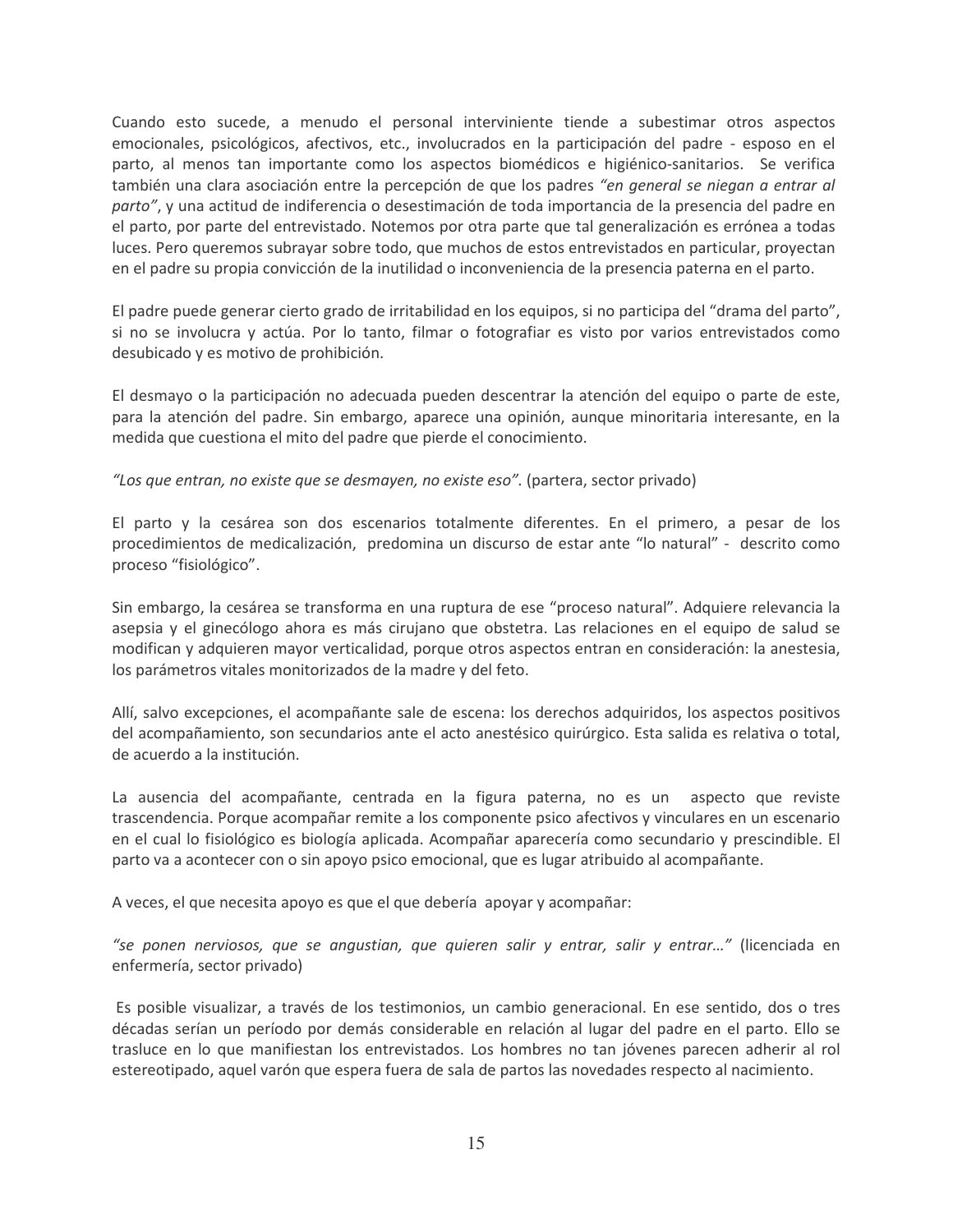"El padre joven es el que participa más. Se emociona más. Es decir que vos ves que siente más la llegada de su hijo. El hombre de más de 30 años como que se mantiene en una postura de observador que otra cosa. Lo toma al bebé, tá precioso, comenta que tiene otros hijos, etc. pero el padre joven es el que uno lo ve que se emociona, ayuda, es el que más la hacen sentir bien". (partera, sector privado)

"El padre añoso se niega y más cuando tiene otros hijos - como no vi. el nacimiento de mis otros hijos este no lo quiero ver". (partera, sector privado)

Es necesario introducir aquí otro importante condicionamiento de este fenómeno: la presión "conservadora" o "regresiva" ejercida por los problemas de índole económica o presupuestal. El caso más evidente es el de los padres jóvenes de condición social baja, dispuestos a participar pero a menudo ausentes por razones de fuerza mayor asociadas al vínculo laboral: "a veces no está en el trabajo de parto capaz que no por elección o porque no quiera, porque tiene muchos hijos para cuidar, tiene que trabajar y no puede dejar de trabajar...". Pero veamos una situación algo más compleja, visible en el caso de una ginecóloga que ha sido desde siempre activa promotora de la participación del padre en el parto; la experiencia le indica que el padre que se desmaya en sala sin poder contar con "recurso humano" para ocuparse de él, se constituye en factor objetivo de entorpecimiento del proceso de parto. En este caso, el padre es efectivamente una presencia molesta en circunstancias que atenúan la valorización -emocional, psicológica, "humana" - de su participación. Esta experiencia -y el temor a que se repita, aun en el caso de que fuera poco frecuente- induce a la ginecóloga a introducir expresamente esta prevención en la comunicación rutinaria con familiares de la parturienta:

entonces yo siempre les digo: si ustedes ven que se van a marear, o lo que sea, se tiran despacito al..." piso, que más de ahí no van a ir, y seguro que no les va a pasar absolutamente nada, que es un mareo dado por las circunstancias". Nótese que al momento de transmitir esta experiencia al entrevistador, la ginecóloga emplea un llamativo plural que acentúa el carácter genérico de la prevención: es obvio que en la situación de interacción real, siempre se trata de una persona singular y no de "ustedes los padres". Y aquí, este carácter genérico no está dictado ni por un dato estadístico - no es habitual que el padre se desmaye- ni por un prejuicio cultural – la entrevistada promueve vivamente la participación paterna- sino por un condicionamiento estructural que no puede soslavarse y que por tanto se vuelve imperativo por sí mismo: la insuficiencia de personal en la sala de parto. En síntesis, este condicionamiento externo - económico financiero, presupuestal, estructural- reactúa sobre la situación toda, induciendo en el personal tratante una actitud preventiva ("si ve que se va a marear...") que tiene el efecto paradójico de legitimar el mareo o desmayo paterno que lo deja automáticamente fuera.

Los factores culturales y el nivel de instrucción puede estar jugando un lugar destacado en la participación paterna según generaciones. Un indicio de ello, es apreciable en el acompañamiento del parto en adolescentes mujeres. La mayoría parecerían reclamar la presencia materna más que de la pareja. El apoyo psicoafectivo estaría ubicado en la experiencia materna. A su vez, el embarazo y la maternidad adolescente, tienen una clara distribución socioeconómica, siendo el Hospital de la Mujer (CHPR), la institución paradigmática: uno de cada cuatro partos se ubican en adolescentes de 19 años y menos.

En algunos casos, las mujeres son aconsejadas por integrantes del equipo a solicitar la presencia de un acompañante. En estos casos cabe preguntarse acerca de la información previa de las mujeres de un derecho consagrado por Ley. Por otra parte, algunas mujeres solicitan compañía, sin necesariamente conocer la ley, es algo que ya está instalado en el imaginario colectivo.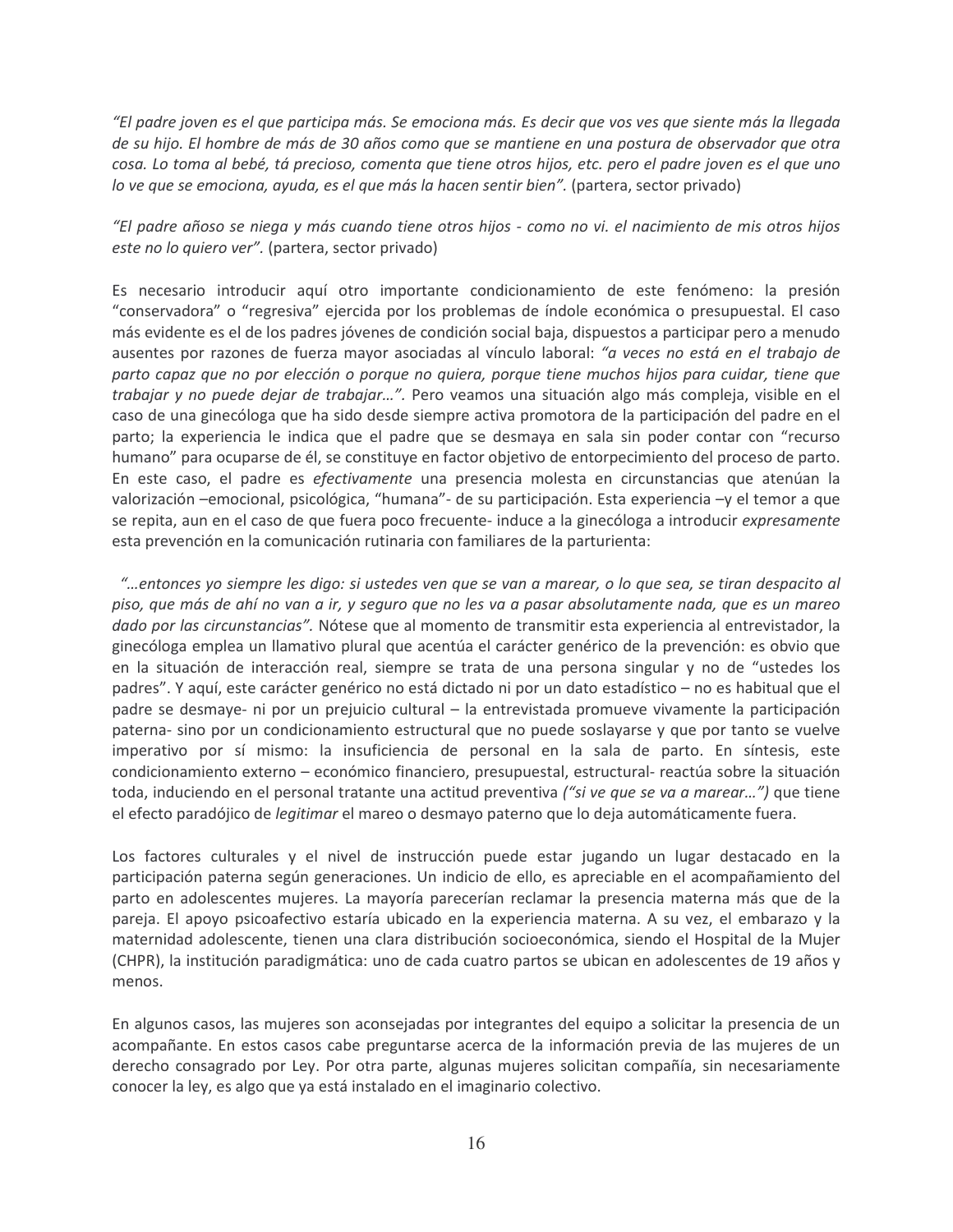La mayoría quieren que esté. Yo he tenido creo que poquísimos casos, 2 o 3 casos en años, que no querían que estuviera". (partera, sector privado)

Los acompañantes son diversos, cuando no es la pareja, puede tratarse de una mujer familiar, en algunos casos excepcionales son otros varones: el padre o el hermano de la parturienta.

El vínculo en la sala de partos generalmente es descrito como positivo. Son excepcionales los relatos de las mujeres que mantienen una relación conflictiva con sus parejas en estas circunstancias. En ocasiones, cuando la mujer se encuentra muy ansiosa, la pareja retroalimenta la ansiedad, lo que acaba motivando la intervención de algún integrante del equipo de salud.

La mayoría de las y los entrevistados admiten que las mujeres en trabajo de parto prefieren estar acompañadas por alguna persona familiar. La figura del compañero - en calidad de padre - se encuentra presente como un referente. En ocasiones, el desempeño de los varones "deja que desear" en calidad de acompañante, pero se entiende que ello se va modificando paulatinamente

"El padre venía prácticamente sin prepararse, se asustaba cuando veía la sangre, se nos caía desmayado, hay un montón de cosas que anunciaban que en vez de ser algo que nos ayudaba con la paciente, era algo que entorpecía porque la paciente se ponía nerviosa y decía -¿cómo está mi esposo?" (licenciada en enfermería, sector privado)

Algunas mujeres, sobre todo aquellas en situación de exclusión social, viven dramáticamente el parto. Dos testimonios evidencian la ausencia de apoyo de familiares y vecinos, a través del planteo que han dejado a "los niños encerrados", esperando su inmediato retorno posparto. La urgencia se ubica en el hogar, en los otros hijos, donde se le ha expropiado de un tiempo para, paradójicamente "ser madre". Las profesionales que traen estos testimonios comprenden, pero rebasaría la capacidad de los equipos de salud y los sistemas de referencia y contra referencia sanitaria de actuar apropiadamente.

Entendemos que las estribaciones culturales de la tradicional división patriarcal de roles que asigna a la mujer toda la tarea reproductiva, y al varón las funciones de sustento del hogar se encuentran presentes en los argumentos de entrevistadas/os. Esta neta división de roles puede percibirse aún en las apreciaciones de quienes defienden firmemente la participación paterna en la sala de parto como un derecho. Es el caso de una de las entrevistadas, que manifiesta que la participación del padre es no es necesariamente favorable, y agrega:

"...siempre promocionamos que participe el papá, pero a veces hay hombres que no quieren participar, que no se sienten preparados o que no tienen ganas o que las propias mujeres no quieren que esté el padre y quiere que esté su mamá, o una hermana, una amiga". (partera, sector público)

La decisión materna por ser "la prioridad", y "la comodidad", es un argumento presente en varios testimonios: queda claro que la función paterna se encuentra en función del confort materno. Esta íntima convicción de la entrevistada -probablemente no consciente y sin duda no deliberada- sale más expresamente a luz cuando se refiere a su actitud hacia el padre al interior de la sala de parto. Una entrevistada lo expresa:

a veces estamos preocupados que no nos 'molesten', es más la preocupación de no ocuparnos del..." padre, además de lo que nos ocupamos de la madre, es más eso que ver cómo lo incluimos".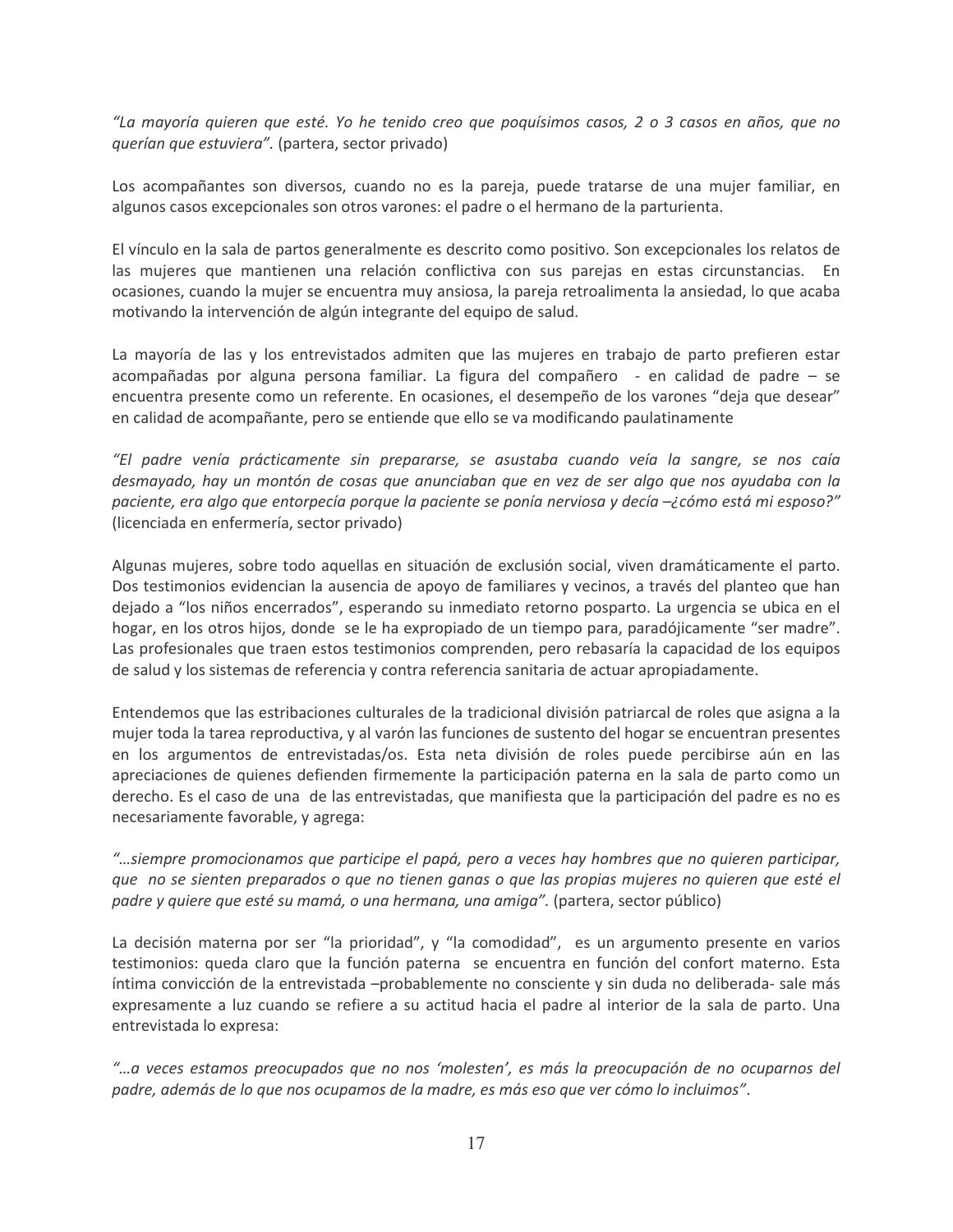La mayoría de los/las entrevistados/as entienden que es necesaria la participación y afirman estimular el acompañamiento.

"Yo, cuando no quieren entrar les digo "tú tienes la opción y ella no tiene la opción, me parece un poco egoísta optar por no estar cuando en definitiva a ella le sirve que esté". Y en general todos están de acuerdo". (partera, sector privado).

En este caso, se apela a la figura de un padre que pueda sostener a su pareja, aunque queda en duda cuál puede ser la expectativa cuando en principio no está afín de participar. Cuando por alguna razón, como en la cesárea, el varón no ingresa a la sala, algunas de las entrevistadas habilitan el vínculo padre – hijo/hija.

"Después que nace y le hacen las primeras medidas, pasan a un lugar donde le hacen la revisación del bebé y ahí el padre pasa, puede sacarle fotos, lo tiene en brazos, lo puede vestir. Es muy buena esa experiencia". (licenciada en enfermería, sector privado)

El primer vínculo estimula a algunas de las entrevistadas, a fortalecer la participación paterna.

"Al principio nos costó. Se agregaba una tarea más: el padre entraba y había que vestirlo, había que guiarlo, había que cuidar que se lavara las manos, que no tocara esto, que fuera para acá, pero a medida que nosotros vimos la importancia que tiene realmente para la paciente, la que está despierta que esté su esposo ahí, o su compañero, como que es mejor. Además viendo la reacción de los padres en principio como el primer vínculo, como que es muy fundamental. Porque él ve todo. Una cosa es que uno le cuente al padre pasó esto y pasó lo otro y otra que él vea todo el trabajo y todo... (licenciada en enfermería, sector privado.

Las "excusas" para no habilitar la participación paterna cada vez parecen más débiles. En los hechos hay profesionales que cuestionan el argumento de la falta de equipos, pues observan una disponibilidad de cientos de ellos en el hospital. Conseguir el equipo es un desafío de último momento para los varones y probablemente quienes esgrimen esta dificultad, no visualizan el posible beneficio para la mujer del acompañamiento.

Por otra parte, algunas entrevistadas estimulan la participación para que los varones sean testigos de los dolores asociados al trabajo de parto. Cabe preguntarse acerca de la necesidad de un parto doloroso como elemento de aprendizaje u otros factores proyectados en una escena del dolor.

"Capaz que justo ... no sé: ponele que no tuviera equipo y que justo no se pudiera conseguir el equipo, bueno, adentro de la sala de parto no puede entrar, pero de todos modos ahí hay una puerta y una ventana y lo puede mirar por lo menos desde ahí. No puede entrar por el hecho de que no está estéril ni nada, pero por lo menos que miren de ahí." (partera, sector público)

El conflicto entre el "deber ser" racionalmente compartido por una parte y ciertas convicciones o actitudes acendradas por otra, es más perceptible entre los médicos de más edad. Así el caso de un ginecólogo de 60 años que se expresa con elocuencia muy precisa sobre los beneficios de la presencia paterna: "...generalmente el pediatra cuando finaliza le pone al recién nacido en el pecho de la madre y ahí el varón lo agarra (...) En la vida hay pocas cosas tan gratas para los seres humanos como ese momento". Manifiesta también haber leído sobre el tema, y constata así que "dentro de la obstetricia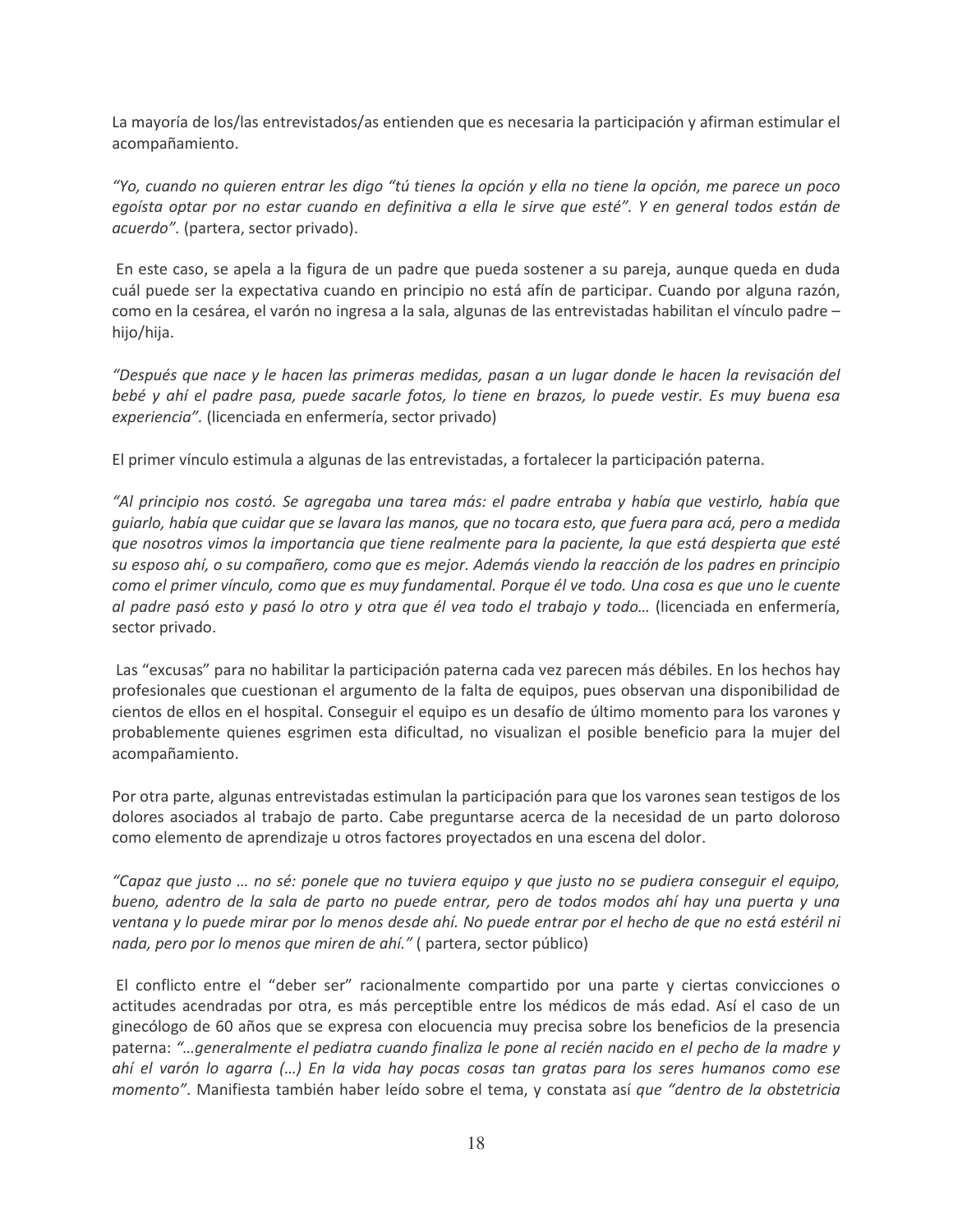moderna, la participación del padre está detallada como un elemento más". Preguntado luego respecto del texto de la ley, dice: "...no estoy en desacuerdo de ninguna manera y lo hemos manifestado en toda esta reunión (se refiere a la entrevista)". Agrega inmediatamente, que esta ley debería contemplar excepciones en que "... uno podría ver o manifestar la necesidad de que el padre no esté": un padre "muy agresivo" o que "...tiene una carga psicológica tal que puede ser negativa su presencia en el parto" por cuanto el ginecólogo pudiera "no permitir el ingreso". Es evidente que el médico alude aquí a escenarios posibles de comportamiento paterno, aunque la escasa alusión a los mismos en el total de entrevistas lleva a pensar que el padre "muy agresivo" no es frecuente. Pero la importancia que atribuye a tal especificación en el alcance del texto legal, delata que en su percepción la participación del padre en la sala de parto es una concesión que debe ser cuidadosamente regulada por el responsable del acto biomédico, antes que un derecho familiar y psicológico-social a custodiar con el mayor celo. Otra percepción muy diferente por ejemplo, es la de un ginecólogo joven que argumenta ampliamente a favor de la participación del padre, y que menciona al pasar: "...si viene un acompañante que es un débil mental, bueno, tá... pero es uno entre miles; a ese le pedís que se vaya, que salga".

Es así que la valorización de la participación paterna en el proceso de parto traiciona su condición de fenómeno todavía reciente y en curso de generalización, sobre todo cuando se la mira en la perspectiva generacional: cuanto más joven el personal de salud, tanto más persuadido de la importancia del asunto; cuanto mayor, tanto más proclive a reconvenciones u observaciones críticas. Asimismo, puede detectarse un corte algo más sutil al interior del grupo de quienes asumen expresamente ante el familiar la defensa de los beneficios de la participación paterna; nos referimos a la manera en que el asunto es abordado diferencialmente por varones y por mujeres. Si el ginecólogo tiende a quedarse en apreciaciones generales del tipo "experiencia interesante" o "linda", la ginecóloga interpela más directamente la condición paterna: "...yo les digo: ¿cómo te vas a perder el nacimiento de tu hijo?". La ginecóloga procura involucrar al padre en el sentido más fuerte del término, en las operaciones y gestos concretos en que dicho involucramiento puede desdoblarse:

"...no solo con el tacto vaginal sino también en el momento del pujo que es fundamental (...) Entonces le digo al papá, mirá los pelitos entonces que él va y ve y le dice: mirá que está naciendo, dale que es un esfuercito. Entonces eso es lo que hace nacer a un niño y el papá que ve eso así, te puedo asegurar que no va a dejar nunca a ese hijo o a esa mamá con su hijo".

Las proyecciones acerca de la configuración familiar futura, también se encuentran en las líneas argumentales que promoverían la participación paterna en el parto, tal como queda explicito en este testimonio.

En cuanto a cómo mejorar la participación paterna: no surgen opiniones creativas, pero debería tomarse nota de algunos aspectos, por ejemplo, un nivel de integración concreto y a la vez simbólico:

"Que se le permitiera otro tipo de cosas que ellos a veces piden y no se les permite. Por ejemplo cortar el cordón... salvo algunos casos de familiares, conocidos o gente que tiene cierta influencia en los médicos, no... ya que no se les ofrece" (partera, sector privado)

La filmación de los partos, más que un rol no adecuado de los varones, es descrito como un posible factor que podría tener otras repercusiones

"El tema que hay es el de los juicios. Pero si vos estás seguro que estás trabajando correctamente en realidad te avala tu tranguilidad, porque en realidad accidentes pueden existir". (partera, sector privado)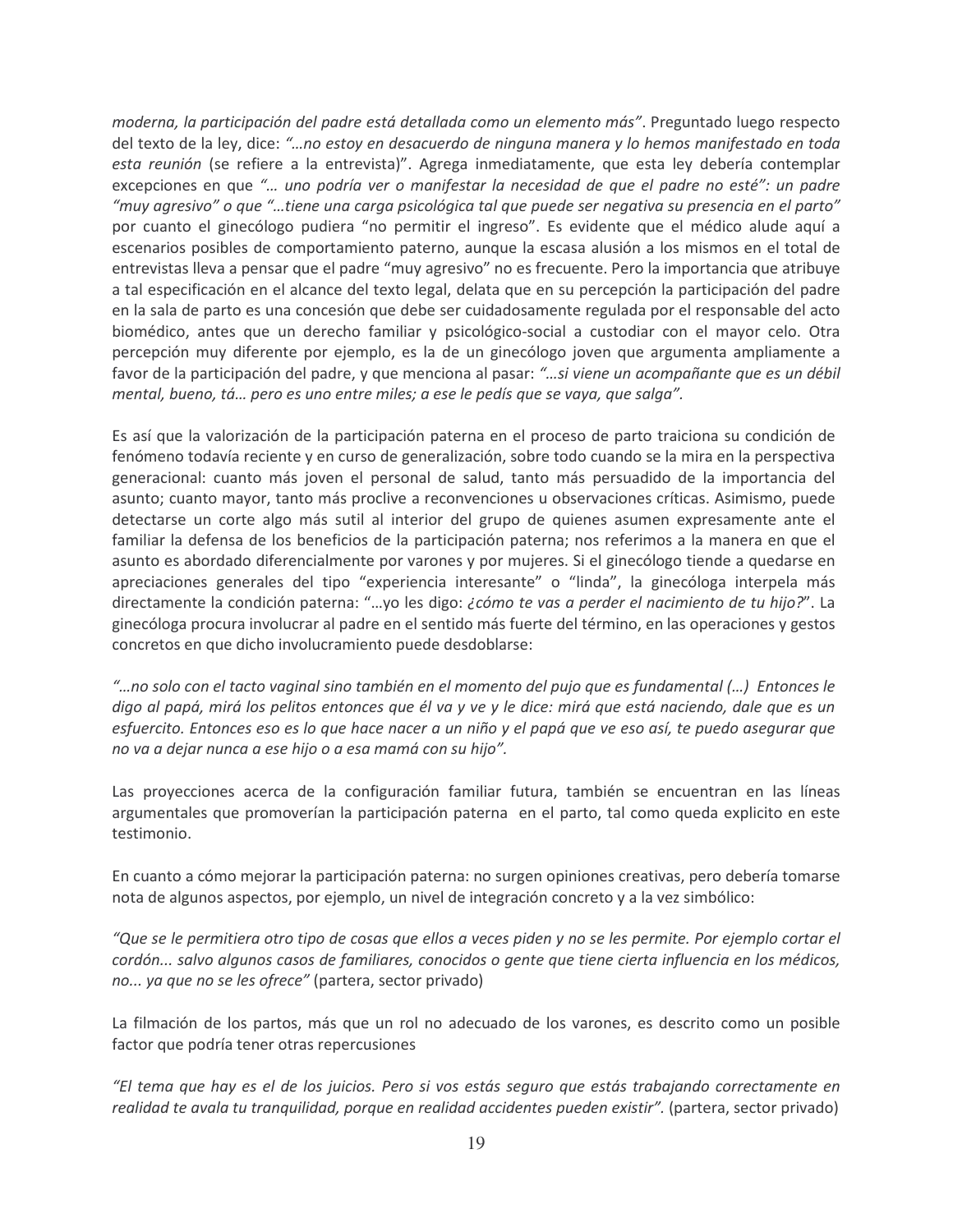La previsión de las instituciones, puede favorecer la participación, aun en la cesárea, al incluir en el presupuesto los elementos imprescindibles:

"los padres son totalmente participativos, e incluso la institución ya toma -desde el punto de vista de los recursos materiales- para proveer al padre con los equipos para vestirse para block quirúrgico, porque hay un stock determinado de recursos materiales". (Licenciada en enfermería, sector privado)

En cuanto a la opinión acerca de integración del equipo de salud ideal para acompañamiento, la figura del psicólogo es prácticamente inexistente, lo que ejemplifica que los procesos definidos con el cuerpo, remiten a lo orgánico y a los procesos fisiológicos. La propia definición de salud reproductiva tiende a confirmar la mirada médica.

La creciente legitimación de la participación de un acompañante y en particular de la pareja, se encuentra en tensión con el rol atribuido a quienes no son parte del equipo pero participan del mismo. Salvo una, todas las entrevistadas/os definen al equipo como un equipo de profesionales. El acompañante no forma parte de un equipo, solo puede ser visualizado realizando un apoyo psico afectivo, en el mejor de los casos. Prácticamente la totalidad de las y los entrevistadas/os niegan haber accedido a bibliografía especifica sobre el acompañamiento en el parto. Ello nos habla de las limitaciones curriculares de la formación de grado y posgrado y el papel de las instituciones en su rol de actualización de los profesionales que en ellas se desempeñan. Resulta sorprendente el escaso número de profesionales que ha realizado la lectura de la Ley. Algunas y algunos lo admiten directamente, en otras las apreciaciones son vagas o no concuerdan con la realidad.

A pesar de ello, nadie niega la importancia de la Ley y concuerdan con su aplicación.

"Sí, porque estaba en el parlamento en ese momento, cuando estuvo en pase a comisión en el parlamento" (partera, sector privado)

"La tengo colgada en el sector. Estoy totalmente de acuerdo" (licenciada en enfermería, sector privado)

Para las estudiantes de partera, la Ley se encuentra incorporada a la formación curricular:

"Nosotros desde que entramos a la Escuela teníamos una materia que era Comunidad, y Preparación para el Parto era otra materia, y bueno, ahí empezamos a trabajar la ley, y a partir de ahí nosotros la incorporamos y la damos como que es ley ya, nosotros ya la estamos difundiendo". (estudiante de partera)

Por otra parte, existen opiniones que discrepan radicalmente con lo planteado, mostrando la distancia entre la sanción de las leyes y su aplicación. Esto parece reforzarse en el campo de la salud sexual y reproductiva de las mujeres:

"No es ningún avance. ¿De que te sirve una Ley si no establece sanciones?. Cuantas leyes existen en este país, y te puedo nombrar al toque diez leyes que existen y como no producen ningún tipo de consecuencia, no se aplican. Esta es una de ellas, la del Papanicolau es otra, la de la mamografía es otra. Todas en esta área de la salud reproductiva... La (Ley) del registro del Sistema Informático Perinatal, que vos tenés la obligación de hacer el carnecito. La institución tiene la obligación de ponerlo en formato digital y enviarlo al Ministerio... Hay infinidad de leyes que existen y no están reglamentadas, entonces tampoco por ejemplo la Ley del Papanicolau y de la mamografía están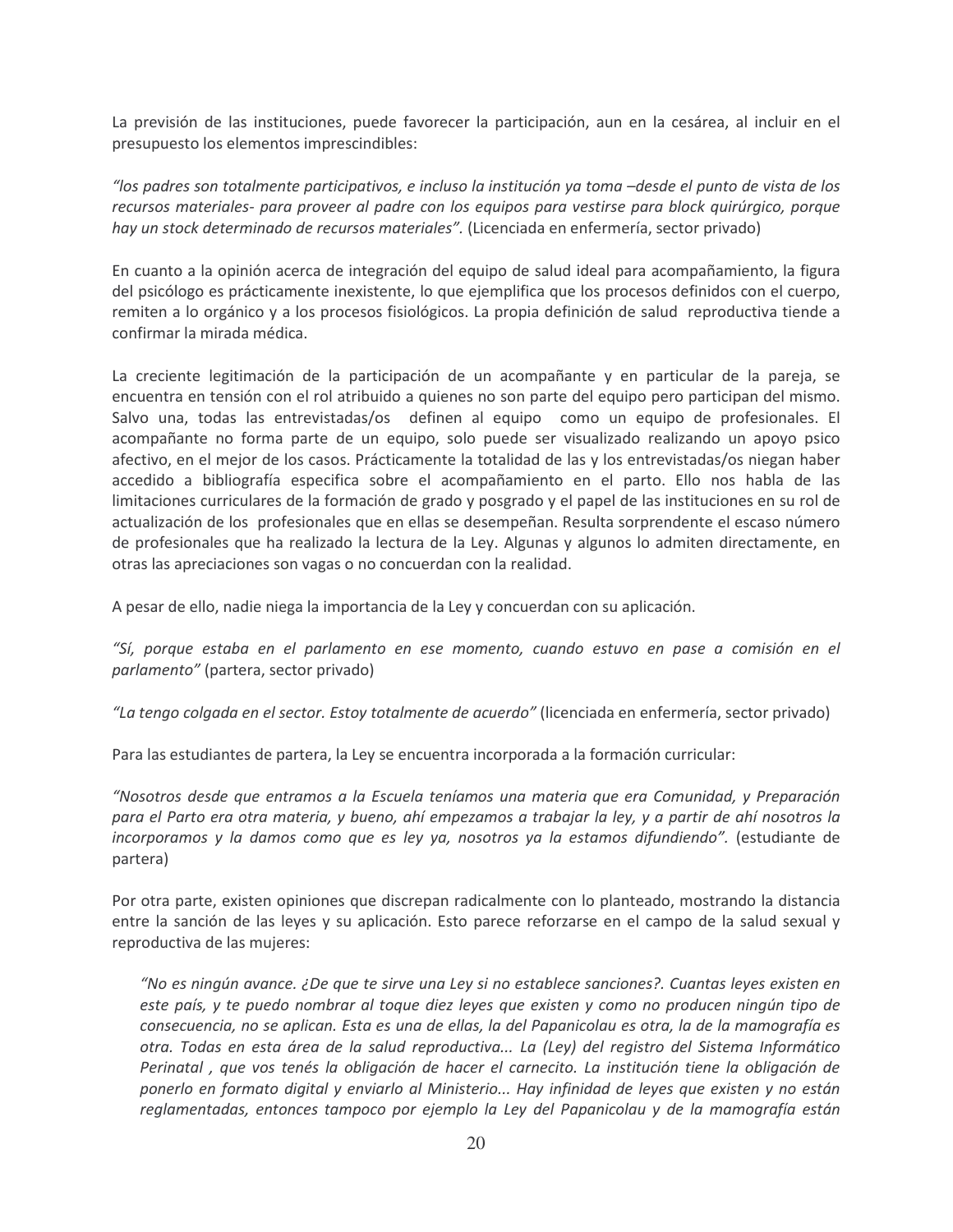reglamentadas pero la reglamentación repite lo que dice la Ley, no establece los pasos para hacer su aplicación" (técnico referente, sector publico)

La reglamentación de las leves vigentes y la vigilancia de su aplicación por parte de los organismos rectores de la salud, serían entonces un desafío para asegurar la equidad de las prestaciones y la calidad de atención.

## 5. Algunas reflexiones abiertas

El lugar asignado a los varones en calidad de acompañantes en el parto y nacimiento se encuentra, enmarcado en la transición entre dos modelos de atención. Un modelo, materno infantil, en el cual el rol materno y modelo integral en salud reproductiva. Y entre un proceso de medicalización del parto en tensión con la humanización del parto y el nacimiento.

Si bien el acompañamiento del proceso del parto es apoyado por la inmensa mayoría de las y los entrevistadas/os, los argumentos no parecen sostenerse desde evidencias científicas. La línea argumental a la que acuden las y los entrevistadas/os de la última de las investigaciones citadas, se enmarca tan sólo en la necesidad de acompañamiento en tanto apoyo psico - afectivo. A pesar de ello, el acompañamiento es un hecho prescindible para los integrantes de los equipos de salud. La habilitación de los profesionales de la salud continúa siendo clave, aún atentando contra los derechos legales de las mujeres y sus acompañantes. Es interesante revisar, desde una mirada más abarcativa, cual es el lugar asignado a los varones en los servicios de salud en el primer nivel de atención. Un trabajo reciente de Parry Scott (2005), "Género, familia y comunidades: observaciones y aportes teóricos sobre el Programa Salud de la Familia"<sup>8</sup> coincide plenamente con nuestros planteos

Las limitantes del acompañamiento vinculadas a las deficiencias edilicias, a la escasa disponibilidad de ropa adecuada para el acompañante, al alto número de partos en las instituciones, a la pérdida de intimidad de las mujeres y otros factores que limitantes del ingreso de los padres al parto – todos ellos acentuados en los servicios públicos -, no han adquirido aún un lugar privilegiado en espacios académicos de formación y de definición de políticas nacional y regionales.

Las imágenes estereotipadas acerca del padre muestran el universo simbólico en el que están insertos los profesionales de la salud, acerca de la división sexual del trabajo, del papel adjudicado a las mujeres en la crianza y en lo doméstico y en el lugar de de proveedor - distanciado afectiva y materialmente del cuidado doméstico - de los varones. Sobretodo de los ubicados en los sectores de pobreza.

En Uruguay, la presentación del estudio ante autoridades del Ministerio de Salud Pública, representantes del Senado y de OPS, generó el compromiso de la reglamentación, la cual fue promulgada en el mes de marzo de 2006. A su vez, ello implicó una estrategia comunicacional por parte del Ministerio de Salud Pública y el Ministerio de Desarrollo, que viene generando importantes avances en el contexto de la Reforma del Sistema de Salud.

Entendemos que la integración de las evidencias científicas provenientes del campo de al salud y de la ciencias sociales, la legislación, el empoderamiento de las mujeres y el cambio cultural en los varones,

<sup>&</sup>lt;sup>8</sup> publicado en "Género e Saúde. Programa Saúde da familia en questao", Wilza Villela y Simone Monteiro organizadoras. Arbeit Factory. Editora y comunicação. São Paulo, 2005.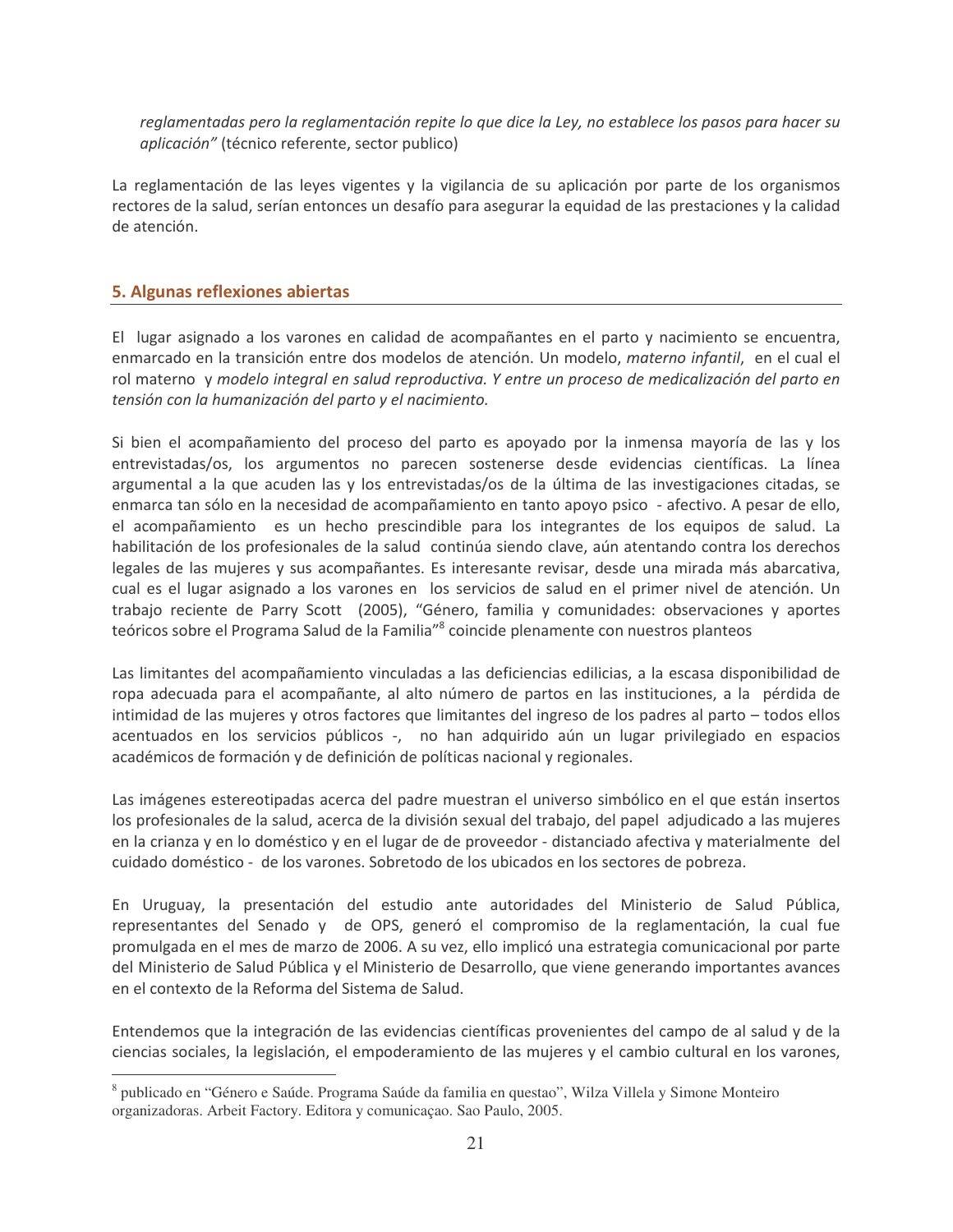permitirá que el momento del parto y el nacimiento puedan sintetizar una nueva modalidad de organización de las relaciones humanas, basadas en una ética orientada a garantizar derechos y a fortalecer responsabilidades.

#### Bibliografía de Referencia

Advocaci (2003) - Derechos sexuales y reproductivos en la perspectiva de los derechos humanos. Síntesis para gestores, legisladores y operadores del Derecho. Advocacia cidadã pelos direitos humanos. - UNFPA.

Alatorre, J. (2002) - Paternidad responsable en el istmo centroamericano - Documento de Naciones Unidas - CEPAL. LC/ MEX/L475/Rev.1.

Arilha, M. (1999) - Masculinidades e género: discursos sobre responsabilidade na reprodução. Disertación de Maestría en Psicología Social, Pontificia Universidade Católica de Sao Paulo.

Burín, M; Meler, I. - (2000) Varones. Género y subjetividad masculina. Paidós. Psicología Profunda. **Buenos Aires.** 

Castro, R. (2000) "La vida en la adversidad: el significado de la salud y la reproducción en la pobreza".UNAM México

Cohen, S; Burguer, M. (2002) - Nota programática: Se necesitan dos. Colaboración con los hombres en la salud sexual y reproductiva. UNFPA. USA.

Documento (1998) - Resumen final del Simposio Participación Masculina en la Salud Sexual y Reproductiva: Nuevos Paradigmas. Oaxaca, México. IPPF/RHO - AVSC Internacional.

Documento (1998) - Cinco estudios de caso para el Simposio sobre participación Masculina en la Salud Sexual y Reproductiva: Nuevos Paradigmas. IPPF/RHO. AVSC.

Documento (2004) Atenea: El monitoreo como práctica ciudadana de las mujeres. Informe Latinoamericano, RSMLAC - UNFPA.

Documento (2004) - Política Nacional de Atención Integral a la Salud de la Mujer. Plan de Acción 2004 -2007. Brasilia - DF. Ministerio de Salud

Documento (2002) – Estrategia regional para la reducción de la morbilidad y la mortalidad maternas – 26<sup>ª</sup> Conferencia Sanitaria Panamericana. OPS/OMS

Documento (1994) - Programa de Acción adoptado en la Conferencia Internacional sobre Población y Desarrollo. Editado por Naciones Unidas. USA.

Documento SPP31/7. (1998) - Programas de Garantía de la Calidad de Atención en Salud. Sub Comité de Planificación y Programación del Comité Ejecutivo. OPS. Washington, D.C.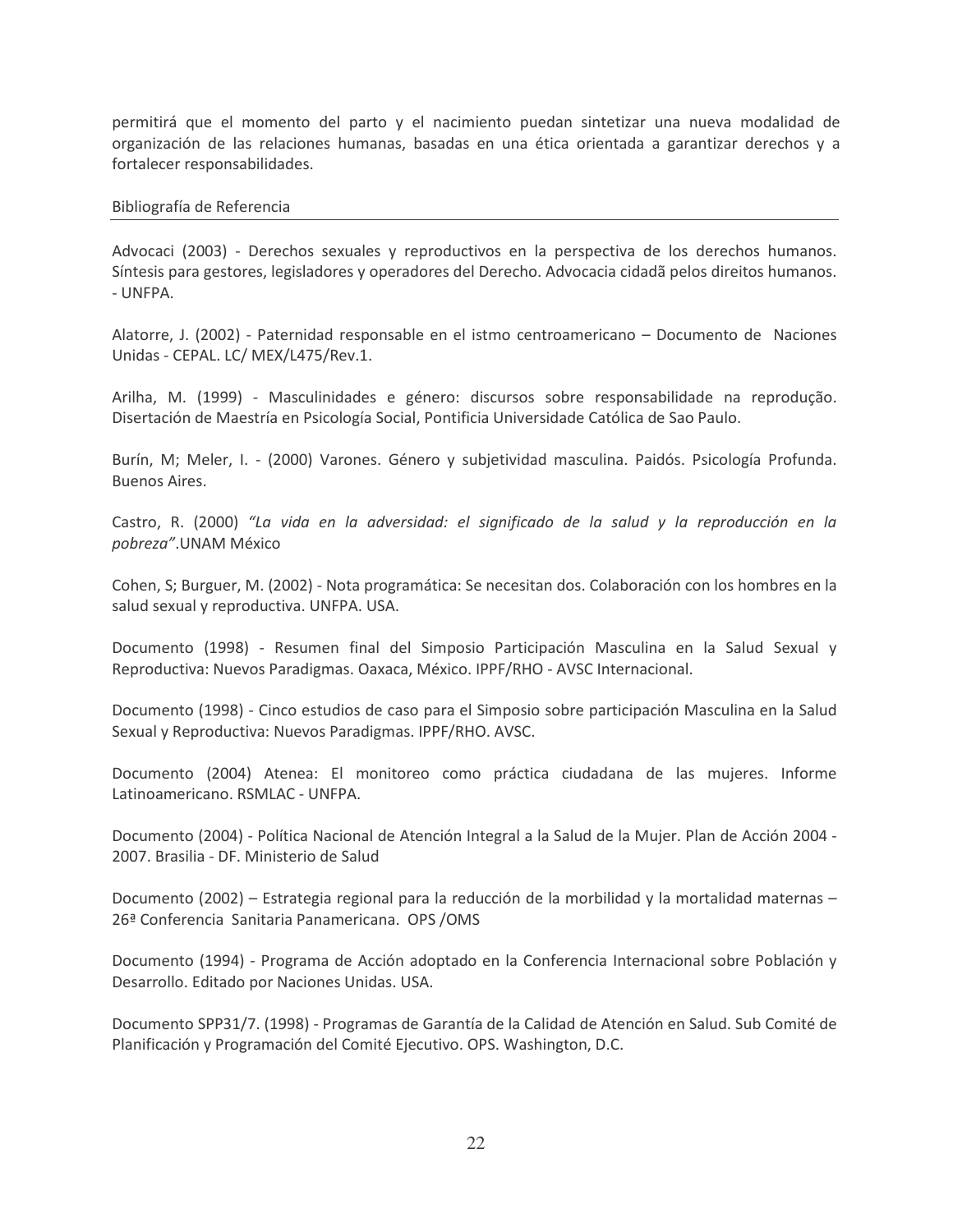Documento Informe del Secretario General de Naciones Unidas (2004) - Papel de los hombres y los niños en la igualdad de género. Comisión de la Condición Jurídica y Social de la mujer. 48 Periodo de Sesiones. Naciones Unidas. E/CN.6 /2004/9

Figueroa Perea, J. (1996) Elementos para interpretar la relación entre la salud, la reproducción y la sexualidad en la especificidad de los varones. Revista Cuadernos en Salud Pública, Brasil.

Fuller, N. (editora) (2000) - Paternidades en América Latina - Pontificia Universidad Católica del Perú.

Fuller, N. (2002) - Masculinidades. Cambios y permanencias. Pontificia Universidad Católica del Perú.

Gomensoro, A., Güida, C., Corsino, D., Lutz, E. (1995) – La nueva condición del varón, ¿renacimiento o reciclaje?- Editorial Fin de Siglo. Reedición UNFPA. 1998. Uruguay

Güezmes, A. (2004) - Reforma del Sector Salud y Derechos Sexuales y Reproductivos. Un enfoque integrado de Derechos Humanos, Salud Pública y Género. PALTEX.

Güida, C; Martínez, I; Salles, G; Scarlatta, L. (2006) - De paternidades y exclusiones: el lugar de de los varones en sectores de pobreza extrema. UNIFEM - PNUD. Trilce. Montevideo.

Güida, C. (2006) – "Equidad de género y políticas públicas en Uruguay: Avances y resistencias en contextos complejos en "Debates sobre Masculinidades. Poder, desarrollo, políticas públicas y ciudadanía". En Gloria Careaga y Salvador Cruz (compiladores).PUEG - UNAM - México.

Güida, C. (2003) - El papel de los servicios de salud en la consolidación de las masculinidades hegemónicas. Revista Nº 3 Tomo 6. Masculinidad. - AUDEPP. Montevideo, Uruguay.

Güida, C. (2003) - Las prácticas de género y las prácticas excluyentes de los varones en el campo reproductivo. En "Primer Encuentro Universitario Salud, Género, Derechos Sexuales y Derechos Reproductivos". Edición Cátedra Libre en Salud Reproductiva, Sexualidad y Género y Editorial Rosgal.

La Rosa Huertas, L. (2004) - Descentralización del sistema de salud: una oportunidad para el empoderamiento de las mujeres y la transversalización del enfoque de género. Documento disponible en página web de OPS

López Gómez, A. (coordinadora), Benia, W., Güida, C., Contera, M., Echebeste, (2003) - Del enfoque materno infantil al enfoque en salud reproductiva. Tensiones, obstáculos y perspectivas. Edición Facultad de Psicología UdelaR - UNFPA. Uruguay

Matamala, M. (1995) – Género, calidad de atención. ¿Salud Reproductiva de las Mujeres? Ed. Chile

Mohedano, M. (2006) - Maternidad centrada en la familia: encuentro de derechos y evidencia científica. Factores obstaculizadores y favorecedores, en I Salud, Publicación del Instituto Universitario ISalud. Buenos Aires.

Olavarría J; Parrini, R. (editores) - Masculinidad/es: Identidad, sexualidad y familia. Primer Encuentro de Estudios de Masculinidad. FLACSO. Chile, 2000.